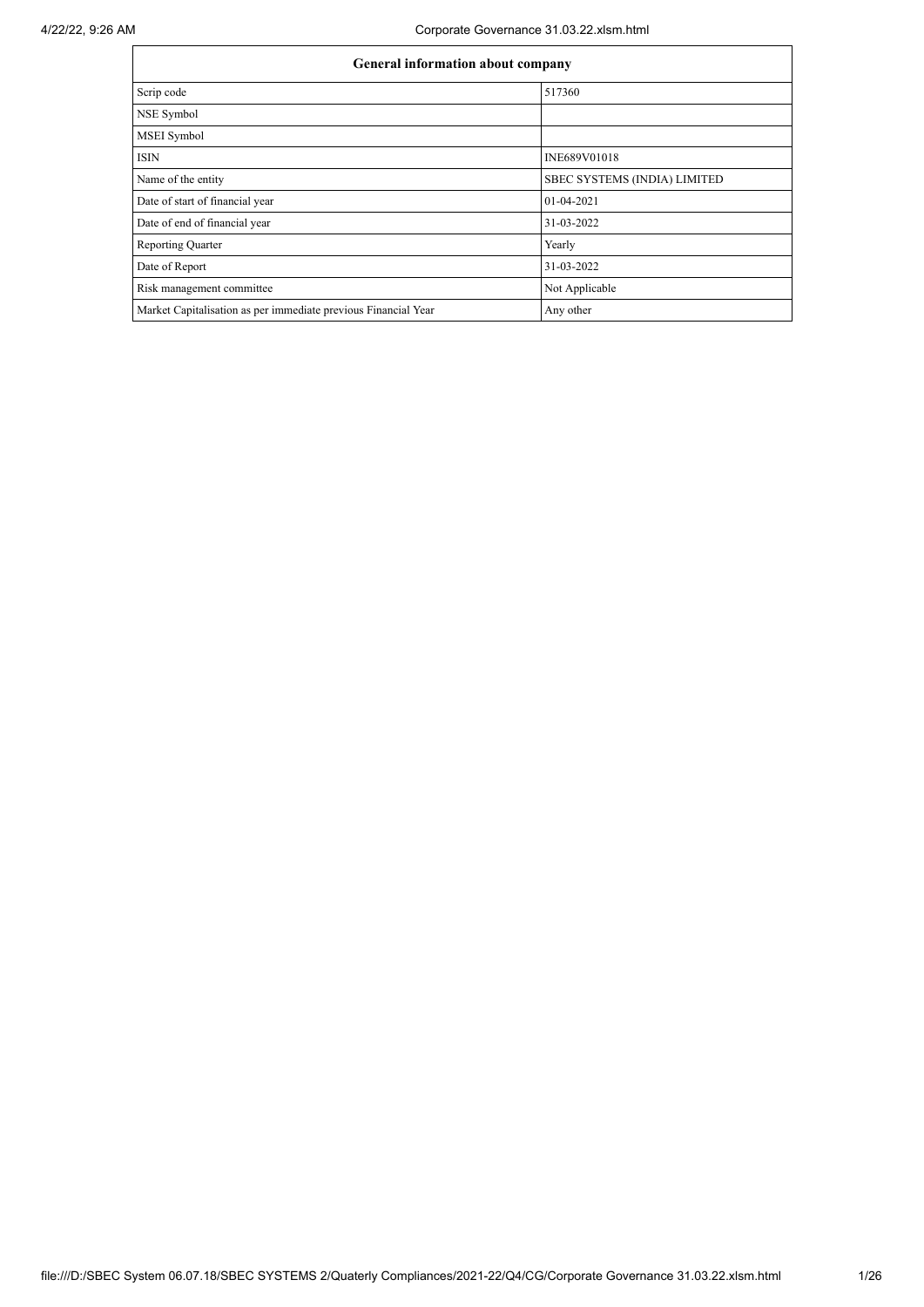## **Annexure I**

## **Annexure I to be submitted by listed entity on quarterly basis**

## **I. Composition of Board of Directors**

|         |            | Disclosure of notes on composition of board of directors explanatory |                                                       |                            |                               |                          |                                                                                                      |                                             |                                          |                                                     |                      |                                            |                                                                                                                                                  |                                                                                                                                                                   |                                                                                                                                                                          |                                                                                                                                                                                                         |
|---------|------------|----------------------------------------------------------------------|-------------------------------------------------------|----------------------------|-------------------------------|--------------------------|------------------------------------------------------------------------------------------------------|---------------------------------------------|------------------------------------------|-----------------------------------------------------|----------------------|--------------------------------------------|--------------------------------------------------------------------------------------------------------------------------------------------------|-------------------------------------------------------------------------------------------------------------------------------------------------------------------|--------------------------------------------------------------------------------------------------------------------------------------------------------------------------|---------------------------------------------------------------------------------------------------------------------------------------------------------------------------------------------------------|
|         |            |                                                                      |                                                       |                            |                               |                          |                                                                                                      |                                             |                                          | Whether the listed entity has a Regular Chairperson |                      | Yes                                        |                                                                                                                                                  |                                                                                                                                                                   |                                                                                                                                                                          |                                                                                                                                                                                                         |
|         |            |                                                                      |                                                       |                            |                               |                          |                                                                                                      |                                             |                                          | Whether Chairperson is related to MD or CEO         |                      | N <sub>o</sub>                             |                                                                                                                                                  |                                                                                                                                                                   |                                                                                                                                                                          |                                                                                                                                                                                                         |
| $_{1e}$ | PAN        | <b>DIN</b>                                                           | Category 1<br>of directors                            | Category 2<br>of directors | Category<br>3 of<br>directors | Date<br>of<br>Birth      | Whether<br>special<br>resolution<br>passed?<br>[Refer Reg.<br>$17(1A)$ of<br>Listing<br>Regulations] | Date of<br>passing<br>special<br>resolution | <b>Initial Date</b><br>of<br>appointment | Date of Re-<br>appointment                          | Date of<br>cessation | Tenure<br>of<br>director<br>(in<br>months) | No of<br>Directorship<br>in listed<br>entities<br>including<br>this listed<br>entity (Refer<br>Regulation<br>$17A$ of<br>Listing<br>Regulations) | No of<br>Independent<br>Directorship<br>in listed<br>entities<br>including<br>this listed<br>entity (Refer<br>Regulation<br>$17A(1)$ of<br>Listing<br>Regulations | Number of<br>memberships<br>in Audit/<br>Stakeholder<br>Committee(s)<br>including this<br>listed entity<br>(Refer<br>Regulation<br>$26(1)$ of<br>Listing<br>Regulations) | No of post of<br>Chairperson<br>in Audit/<br>Stakeholder<br>Committee<br>held in listed<br>entities<br>including<br>this listed<br>entity (Refer<br>Regulation<br>$26(1)$ of<br>Listing<br>Regulations) |
|         | ACBPM2045E | 00004606                                                             | Non-<br>Executive -<br>Non<br>Independent<br>Director | Chairperson                |                               | $01 -$<br>$12 -$<br>1950 | NA                                                                                                   |                                             | 29-09-2004                               |                                                     |                      |                                            | 3                                                                                                                                                | $\overline{2}$                                                                                                                                                    | 6                                                                                                                                                                        | 5                                                                                                                                                                                                       |
| R<br>L  | ABIPA2954Q | 00004840                                                             | Executive<br>Director                                 | Not<br>Applicable          |                               | $11-$<br>$05 -$<br>1941  | NA                                                                                                   |                                             | 22-01-2008                               | 29-09-2008                                          |                      |                                            | $\overline{2}$                                                                                                                                   |                                                                                                                                                                   | 3                                                                                                                                                                        | $\mathbf{0}$                                                                                                                                                                                            |
| R       | AAAPC3327N | 05316202                                                             | Non-<br>Executive -<br>Independent<br>Director        | Not<br>Applicable          |                               | $23 -$<br>$02 -$<br>1946 | Yes                                                                                                  | $28-09-$<br>2020                            | 21-05-2015                               | 28-09-2020                                          |                      | 60                                         | 3                                                                                                                                                | 3                                                                                                                                                                 | 9                                                                                                                                                                        |                                                                                                                                                                                                         |
|         | ACKPV5652P | 02025415                                                             | Non-<br>Executive -<br>Independent<br>Director        | Not<br>Applicable          |                               | $21 -$<br>$10-$<br>1953  | NA                                                                                                   |                                             | 21-05-2015                               | 28-09-2020                                          |                      | 60                                         | 3                                                                                                                                                | 3                                                                                                                                                                 | $\overline{2}$                                                                                                                                                           | $\mathbf{0}$                                                                                                                                                                                            |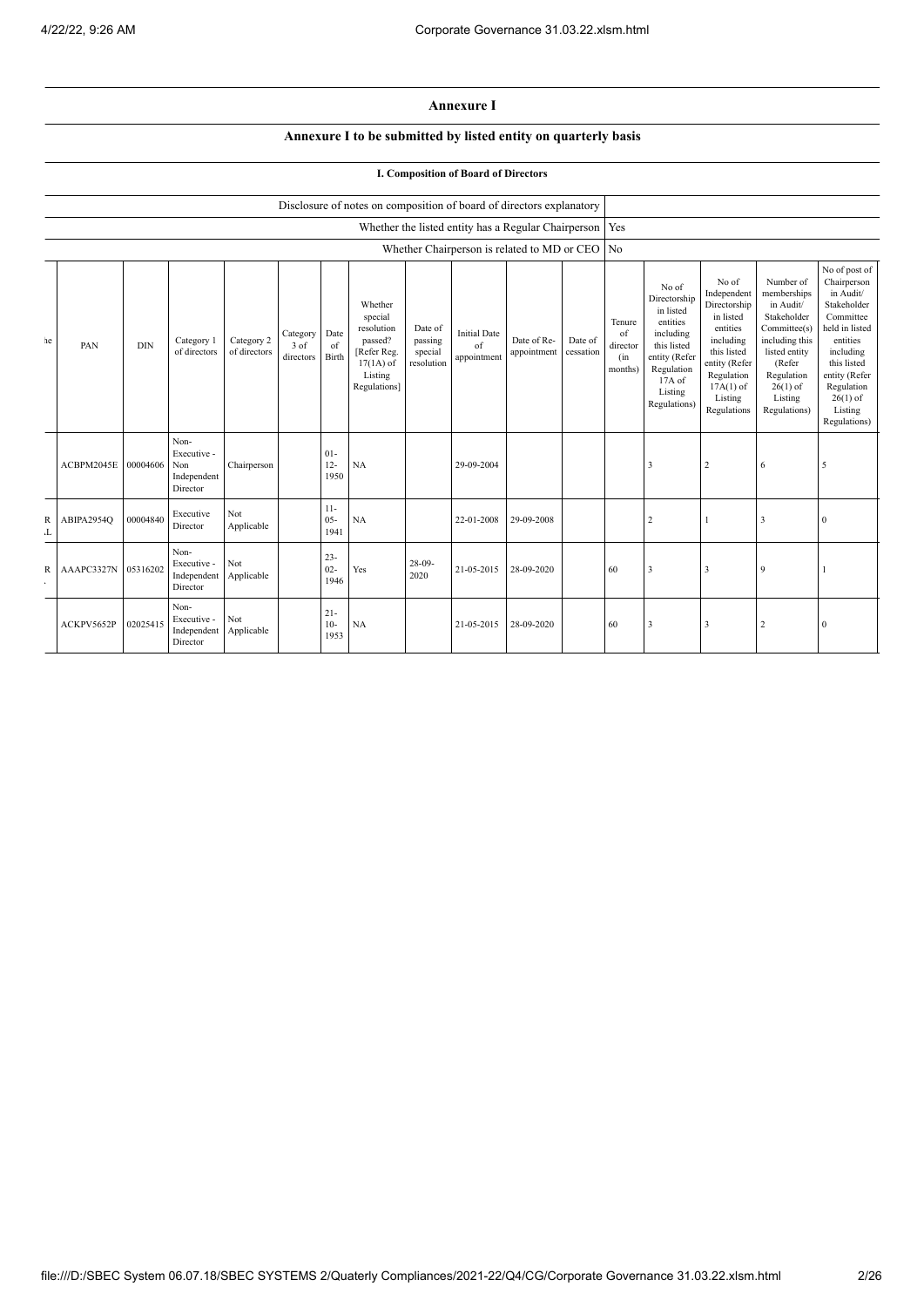|           |                     | I. Composition of Board of Directors |                     |            |                                                       |                               |                               |                          |                                                                                                      |                                             |                                          |                            |                      |                                            |                                                                                                                                                |                                                                                                                                                                      |                                                                             |
|-----------|---------------------|--------------------------------------|---------------------|------------|-------------------------------------------------------|-------------------------------|-------------------------------|--------------------------|------------------------------------------------------------------------------------------------------|---------------------------------------------|------------------------------------------|----------------------------|----------------------|--------------------------------------------|------------------------------------------------------------------------------------------------------------------------------------------------|----------------------------------------------------------------------------------------------------------------------------------------------------------------------|-----------------------------------------------------------------------------|
|           |                     |                                      |                     |            |                                                       |                               |                               |                          | Disclosure of notes on composition of board of directors explanatory                                 |                                             |                                          |                            |                      |                                            |                                                                                                                                                |                                                                                                                                                                      |                                                                             |
|           |                     |                                      |                     |            |                                                       |                               |                               |                          | Whether the listed entity has a Regular Chairperson                                                  |                                             |                                          |                            |                      |                                            |                                                                                                                                                |                                                                                                                                                                      |                                                                             |
| <b>Sr</b> | Title<br>(Mr<br>Ms) | Name of the<br>Director              | PAN                 | <b>DIN</b> | Category 1<br>of directors                            | Category 2<br>of<br>directors | Category<br>3 of<br>directors | Date<br>of<br>Birth      | Whether<br>special<br>resolution<br>passed?<br>[Refer Reg.<br>$17(1A)$ of<br>Listing<br>Regulations] | Date of<br>passing<br>special<br>resolution | <b>Initial Date</b><br>of<br>appointment | Date of Re-<br>appointment | Date of<br>cessation | Tenure<br>of<br>director<br>(in<br>months) | No of<br>Directorship<br>in listed<br>entities<br>including<br>this listed<br>entity (Refer<br>Regulation<br>17A of<br>Listing<br>Regulations) | No of<br>Independent<br>Directorship<br>in listed<br>entities<br>including<br>this listed<br>entity<br>(Refer<br>Regulation<br>$17A(1)$ of<br>Listing<br>Regulations | m<br>$\mathbf S$<br>$\mathbf C$<br>in<br>$\mathbf{1}$<br>-1<br>$\, {\bf R}$ |
| .5        | Ms                  | <b>RITU</b><br><b>SIKKA</b>          | AMXPS1045A 06953465 |            | Non-<br>Executive -<br>Non<br>Independent<br>Director | Not<br>Applicable             |                               | $07 -$<br>$12 -$<br>1969 | NA                                                                                                   |                                             | 24-09-2014                               |                            |                      |                                            |                                                                                                                                                | $\Omega$                                                                                                                                                             | $\mathbf{0}$                                                                |
| 6         | Mr                  | <b>ROHIT</b><br><b>GARG</b>          | AHMPG9898B 03296571 |            | Non-<br>Executive -<br>Non<br>Independent<br>Director | Not<br>Applicable             |                               | $16-$<br>$12 -$<br>1979  | NA                                                                                                   |                                             | 12-02-2021                               | 17-09-2021                 |                      |                                            |                                                                                                                                                |                                                                                                                                                                      | $\theta$                                                                    |
|           | Ms                  | <b>ASHA</b><br><b>AGARWAL</b>        | AAMPA3509O 09026835 |            | Non-<br>Executive -<br>Independent<br>Director        | Not<br>Applicable             |                               | $20 -$<br>$01 -$<br>1951 | NA                                                                                                   |                                             | 12-02-2021                               | 17-09-2021                 |                      | 60                                         | $\overline{2}$                                                                                                                                 | 2                                                                                                                                                                    | 2                                                                           |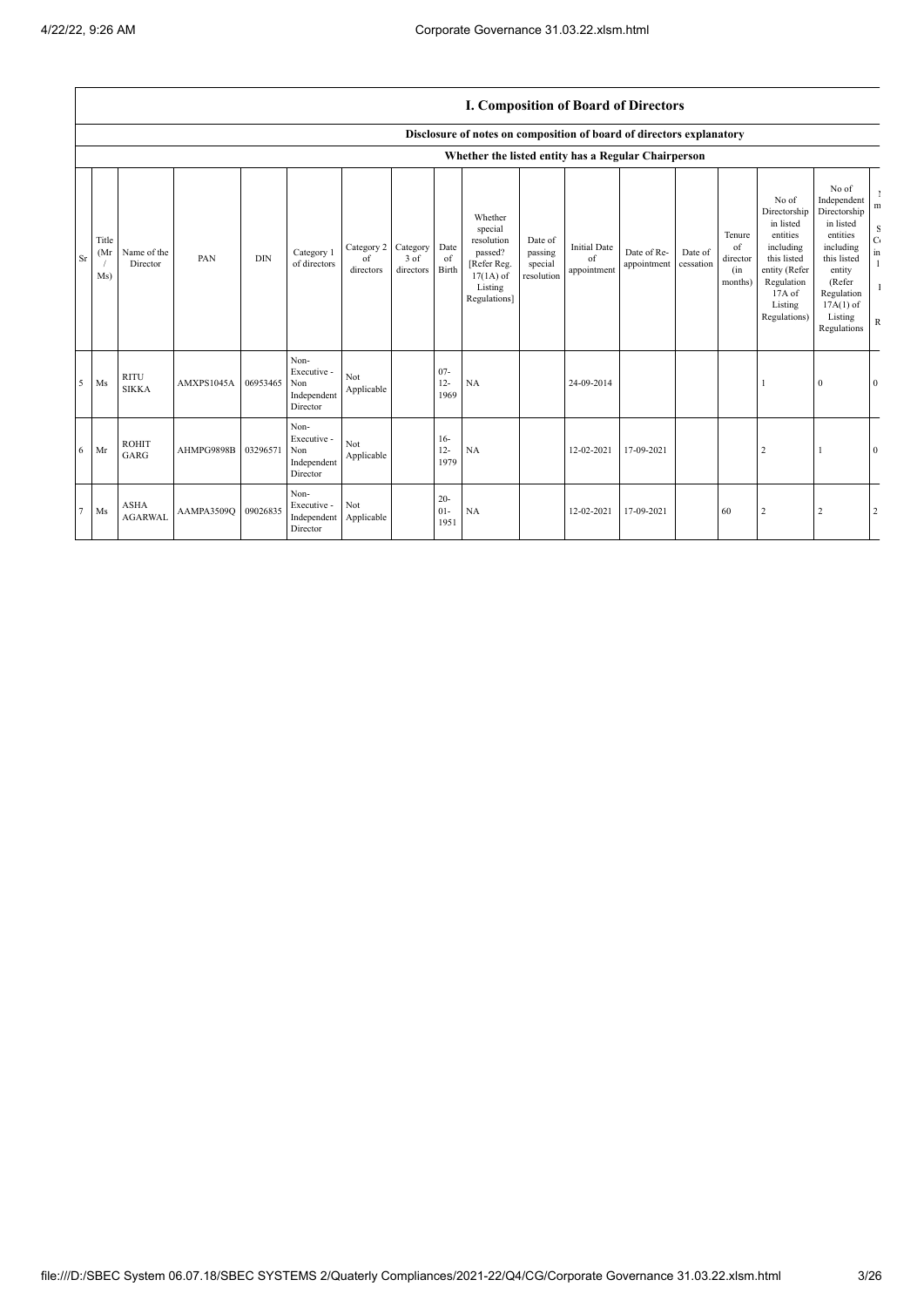|                | <b>Audit Committee Details</b> |                                         |                                                       |                            |                        |                      |         |  |  |  |
|----------------|--------------------------------|-----------------------------------------|-------------------------------------------------------|----------------------------|------------------------|----------------------|---------|--|--|--|
|                |                                |                                         | Whether the Audit Committee has a Regular Chairperson | Yes                        |                        |                      |         |  |  |  |
| <b>Sr</b>      | <b>DIN</b><br>Number           | Name of Committee<br>members            | Category 1 of directors                               | Category 2 of<br>directors | Date of<br>Appointment | Date of<br>Cessation | Remarks |  |  |  |
|                | 05316202                       | <b>JAGDISH CHANDER</b><br><b>CHAWLA</b> | Non-Executive - Independent<br>Director               | Chairperson                | 12-08-2015             |                      |         |  |  |  |
| $\overline{2}$ | 02025415                       | <b>SHYAM BABU VYAS</b>                  | Non-Executive - Independent<br>Director               | Member                     | $01 - 02 - 2021$       |                      |         |  |  |  |
| 3              | 00004840                       | <b>SHIV SHANKAR</b><br><b>AGARWAL</b>   | <b>Executive Director</b>                             | Member                     | 28-01-2008             |                      |         |  |  |  |
| $\overline{4}$ |                                | 09026835 ASHA AGARWAL                   | Non-Executive - Independent<br>Director               | Member                     | 12-02-2021             |                      |         |  |  |  |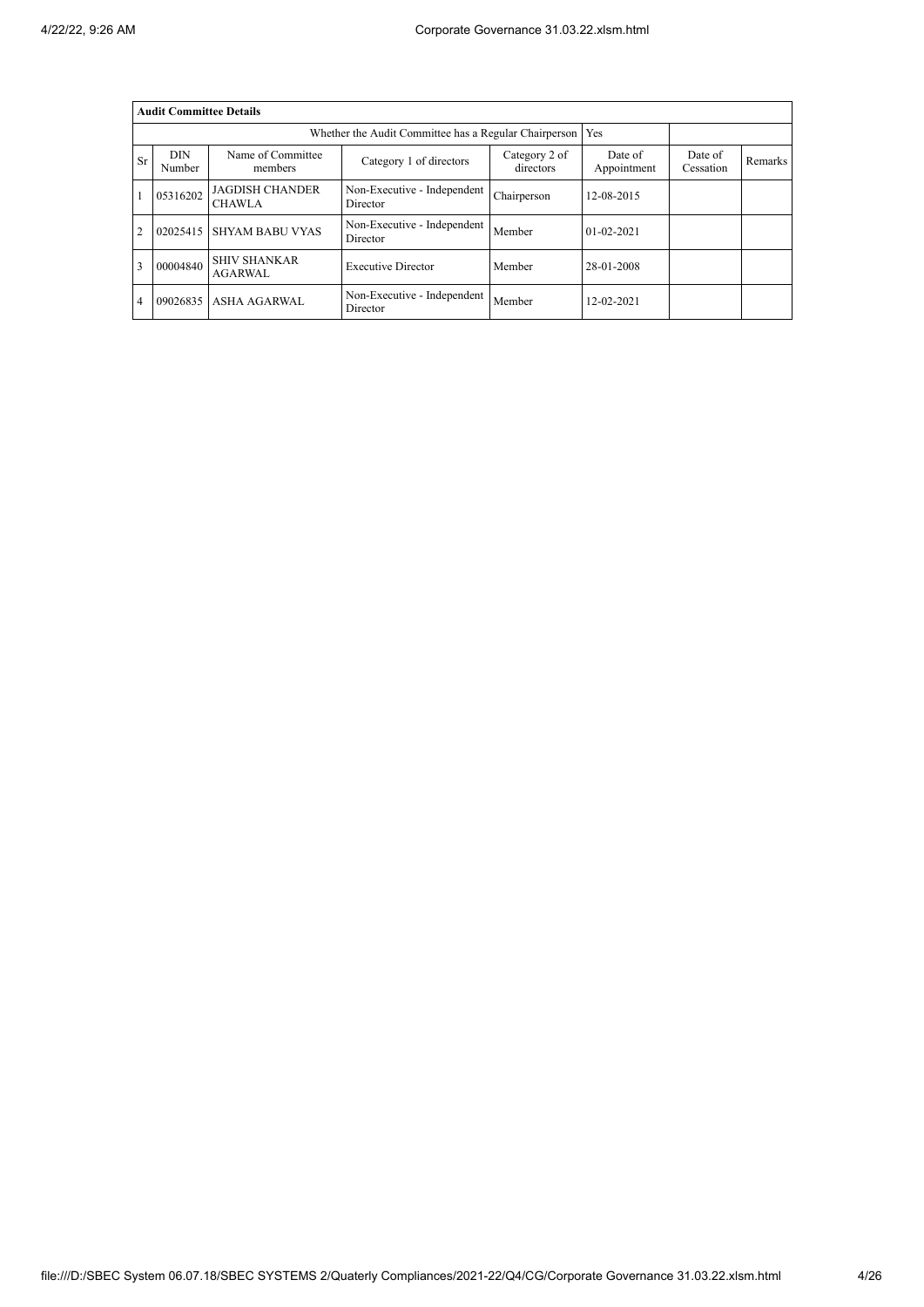|                | Nomination and remuneration committee                                          |                                         |                                             |                            |                        |                      |         |  |  |  |  |
|----------------|--------------------------------------------------------------------------------|-----------------------------------------|---------------------------------------------|----------------------------|------------------------|----------------------|---------|--|--|--|--|
|                | Whether the Nomination and remuneration committee has a Regular Chairperson No |                                         |                                             |                            |                        |                      |         |  |  |  |  |
| Sr             | <b>DIN</b><br>Number                                                           | Name of Committee<br>members            | Category 1 of directors                     | Category 2 of<br>directors | Date of<br>Appointment | Date of<br>Cessation | Remarks |  |  |  |  |
|                | 05316202                                                                       | <b>JAGDISH CHANDER</b><br><b>CHAWLA</b> | Non-Executive - Independent<br>Director     | Chairperson                | 12-08-2015             |                      |         |  |  |  |  |
| $\overline{2}$ | 02025415                                                                       | <b>SHYAM BABU VYAS</b>                  | Non-Executive - Independent<br>Director     | Member                     | $01 - 02 - 2021$       |                      |         |  |  |  |  |
| 3              |                                                                                | 00004606 VIJAY KUMAR MODI               | Non-Executive - Non<br>Independent Director | Member                     | 13-11-2014             |                      |         |  |  |  |  |
| 4              |                                                                                | 09026835 ASHA AGARWAL                   | Non-Executive - Independent<br>Director     | Member                     | 12-02-2021             |                      |         |  |  |  |  |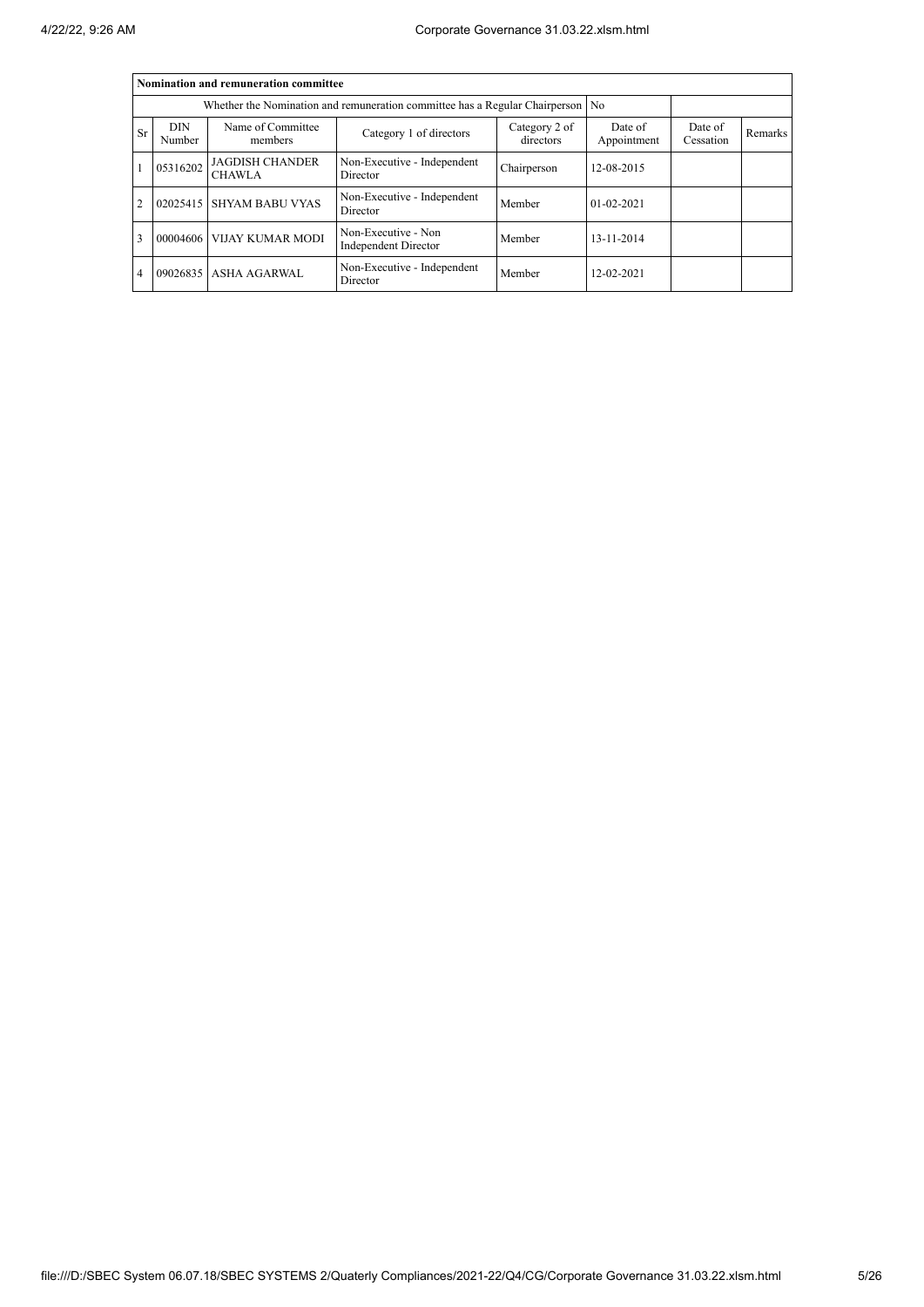|                | <b>Stakeholders Relationship Committee</b> |                                                                                 |                                             |                            |                        |                      |         |  |  |
|----------------|--------------------------------------------|---------------------------------------------------------------------------------|---------------------------------------------|----------------------------|------------------------|----------------------|---------|--|--|
|                |                                            | Whether the Stakeholders Relationship Committee has a Regular Chairperson   Yes |                                             |                            |                        |                      |         |  |  |
| Sr             | <b>DIN</b><br>Number                       | Name of Committee<br>members                                                    | Category 1 of directors                     | Category 2 of<br>directors | Date of<br>Appointment | Date of<br>Cessation | Remarks |  |  |
|                |                                            | 00004606 VIJAY KUMAR MODI                                                       | Non-Executive - Non<br>Independent Director | Chairperson                | 12-08-2015             |                      |         |  |  |
| $\overline{2}$ | 00004840                                   | <b>SHIV SHANKAR</b><br><b>AGARWAL</b>                                           | <b>Executive Director</b>                   | Member                     | 13-11-2014             |                      |         |  |  |
| 3              | 05316202                                   | <b>JAGDISH CHANDER</b><br><b>CHAWLA</b>                                         | Non-Executive - Independent<br>Director     | Member                     | 12-08-2015             |                      |         |  |  |
| $\overline{4}$ |                                            | 09026835 ASHA AGARWAL                                                           | Non-Executive - Independent<br>Director     | Member                     | 12-02-2021             |                      |         |  |  |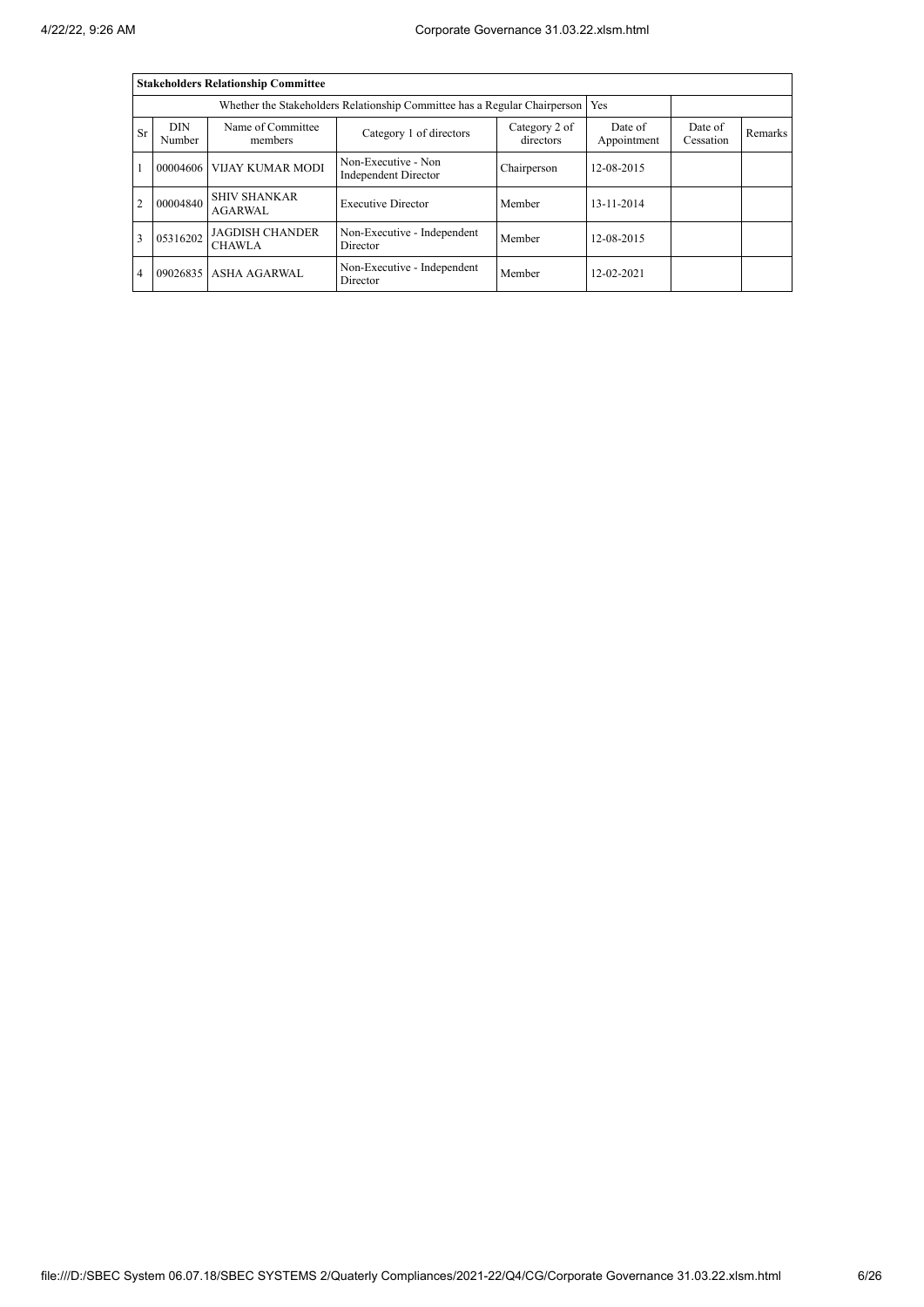|      | <b>Risk Management Committee</b> |                                                                 |                            |                            |                        |                      |         |  |  |
|------|----------------------------------|-----------------------------------------------------------------|----------------------------|----------------------------|------------------------|----------------------|---------|--|--|
|      |                                  | Whether the Risk Management Committee has a Regular Chairperson |                            |                            |                        |                      |         |  |  |
| l Sr | <b>DIN</b><br>Number             | Name of Committee<br>members                                    | Category 1 of<br>directors | Category 2 of<br>directors | Date of<br>Appointment | Date of<br>Cessation | Remarks |  |  |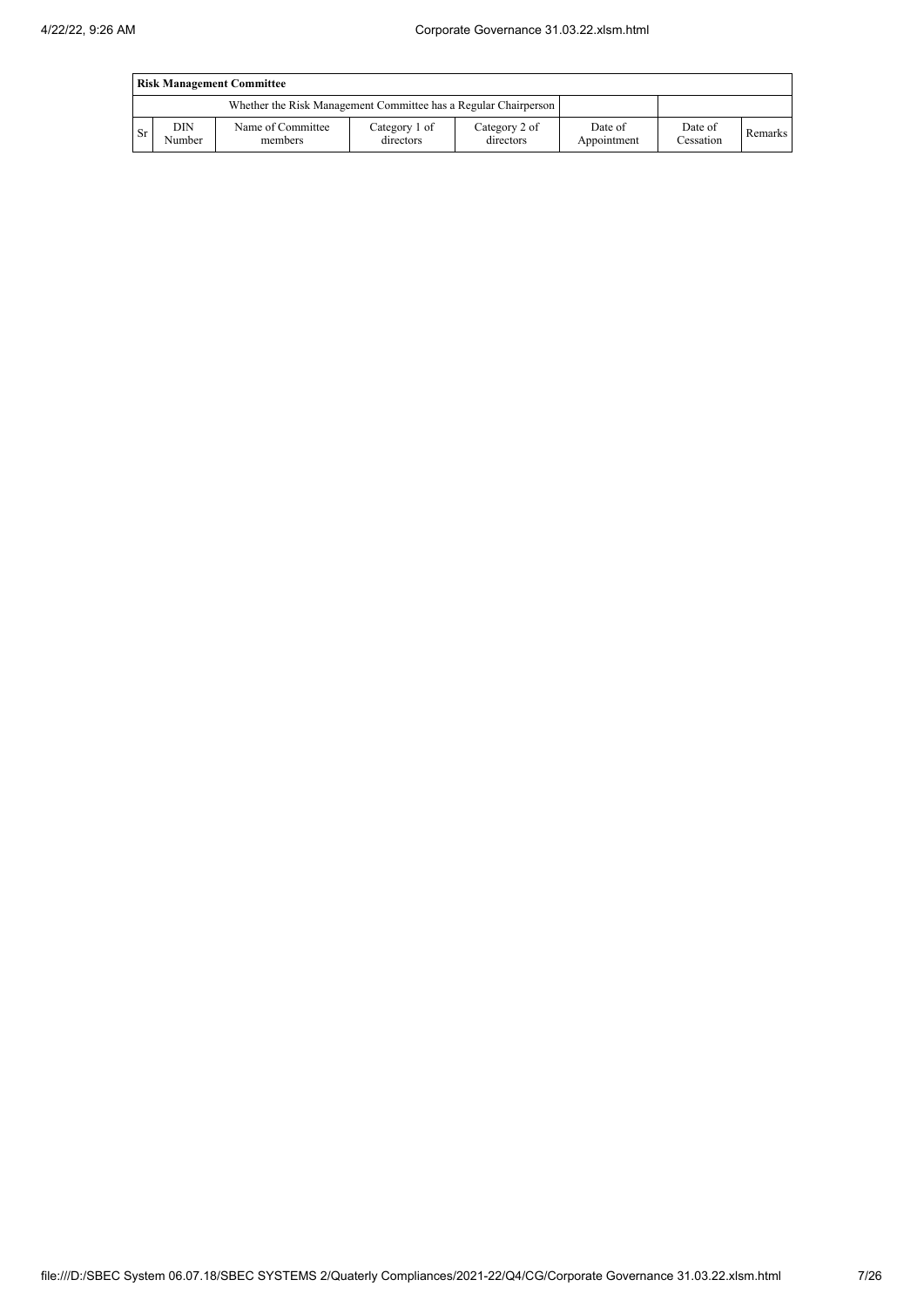|           | Corporate Social Responsibility Committee |                                                                                 |                            |                            |                        |                      |         |  |  |
|-----------|-------------------------------------------|---------------------------------------------------------------------------------|----------------------------|----------------------------|------------------------|----------------------|---------|--|--|
|           |                                           | Whether the Corporate Social Responsibility Committee has a Regular Chairperson |                            |                            |                        |                      |         |  |  |
| <b>Sr</b> | <b>DIN</b><br>Number                      | Name of Committee<br>members                                                    | Category 1 of<br>directors | Category 2 of<br>directors | Date of<br>Appointment | Date of<br>Cessation | Remarks |  |  |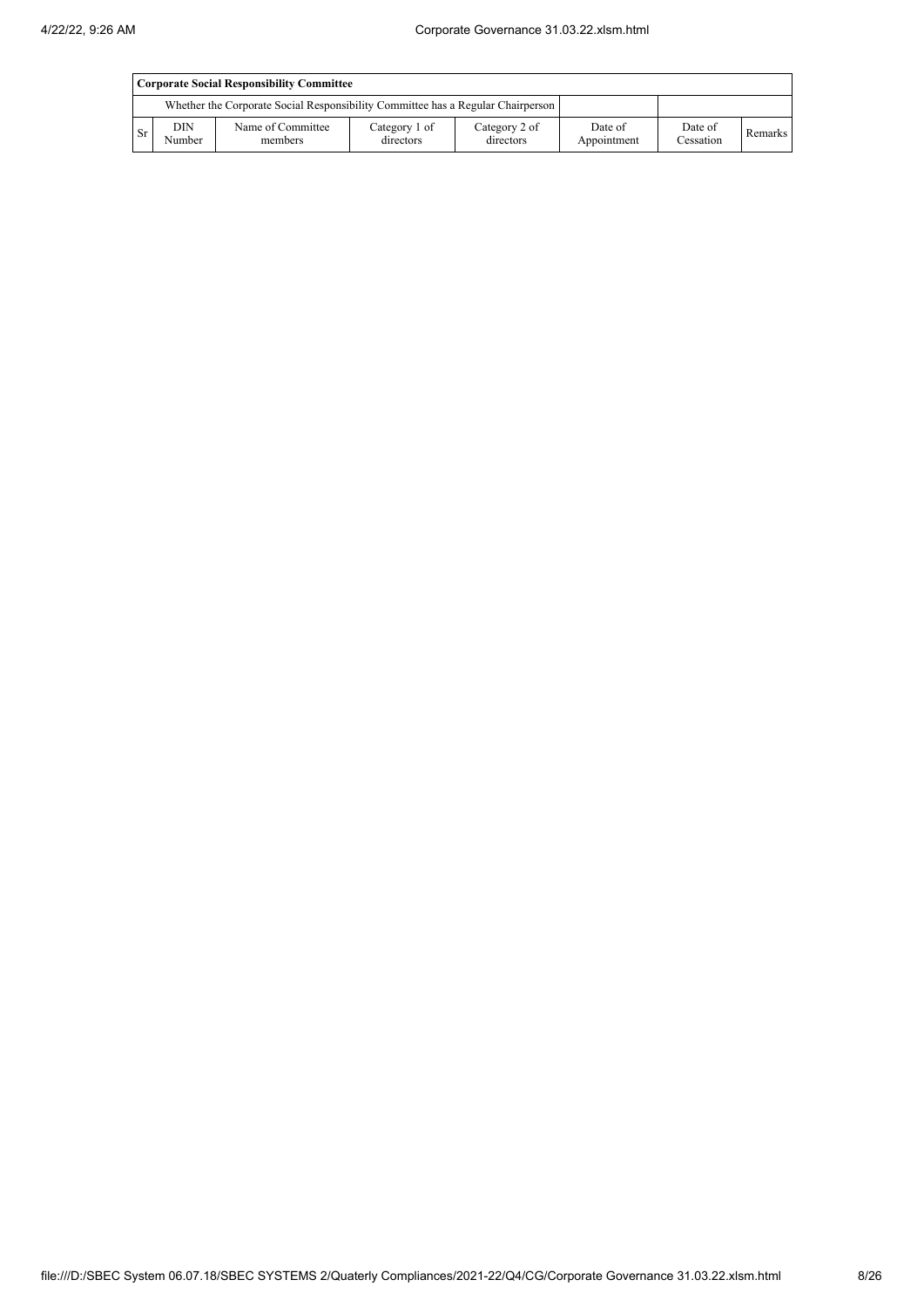|                | <b>Other Committee</b> |                                         |                                           |                                             |                            |         |  |  |  |  |
|----------------|------------------------|-----------------------------------------|-------------------------------------------|---------------------------------------------|----------------------------|---------|--|--|--|--|
| Sr             | <b>DIN</b><br>Number   | Name of Committee<br>members            | Name of other committee                   | Category 1 of directors                     | Category 2 of<br>directors | Remarks |  |  |  |  |
|                |                        | 00004606 VIJAY KUMAR MODI               | <b>SHARE TRANSFER</b><br><b>COMMITTEE</b> | Non-Executive - Non<br>Independent Director | Chairperson                |         |  |  |  |  |
| $\overline{c}$ | 00004840               | <b>SHIV SHANKAR</b><br><b>AGARWAL</b>   | <b>SHARE TRANSFER</b><br><b>COMMITTEE</b> | <b>Executive Director</b>                   | Member                     |         |  |  |  |  |
|                | 05316202               | <b>JAGDISH CHANDER</b><br><b>CHAWLA</b> | <b>SHARE TRANSFER</b><br><b>COMMITTEE</b> | Non-Executive - Independent<br>Director     | Member                     |         |  |  |  |  |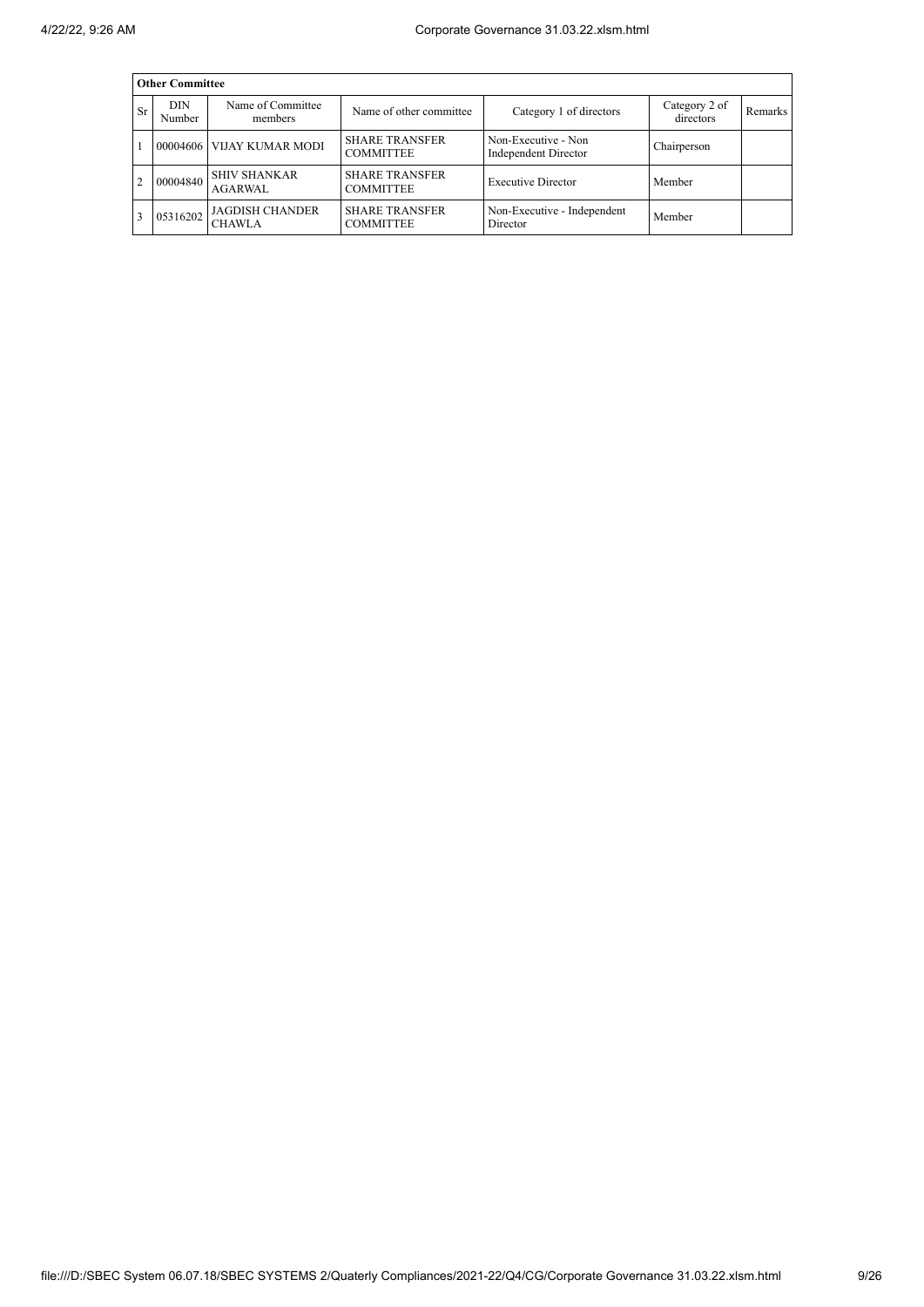|                | Annexure 1                                                          |                                                               |                                                                      |                                       |                                                     |                                                                                      |                                                                        |  |  |
|----------------|---------------------------------------------------------------------|---------------------------------------------------------------|----------------------------------------------------------------------|---------------------------------------|-----------------------------------------------------|--------------------------------------------------------------------------------------|------------------------------------------------------------------------|--|--|
|                | <b>Annexure 1</b>                                                   |                                                               |                                                                      |                                       |                                                     |                                                                                      |                                                                        |  |  |
|                | <b>III. Meeting of Board of Directors</b>                           |                                                               |                                                                      |                                       |                                                     |                                                                                      |                                                                        |  |  |
|                | Disclosure of notes on meeting of<br>board of directors explanatory |                                                               |                                                                      |                                       |                                                     |                                                                                      |                                                                        |  |  |
| Sr             | Date(s) of<br>meeting (if any)<br>in the previous<br>quarter        | $Date(s)$ of<br>meeting (if any)<br>in the current<br>quarter | Maximum gap<br>between any two<br>consecutive (in<br>number of days) | Notes for<br>not<br>providing<br>Date | Whether<br>requirement of<br>Quorum met<br>(Yes/No) | Number of Directors<br>present* (All directors<br>including Independent<br>Director) | No. of<br>Independent<br><b>Directors</b><br>attending the<br>meeting* |  |  |
|                | 11-11-2021                                                          |                                                               |                                                                      |                                       | Yes                                                 | 4                                                                                    |                                                                        |  |  |
| $\overline{2}$ |                                                                     | 14-02-2022                                                    | 94                                                                   |                                       | Yes                                                 |                                                                                      |                                                                        |  |  |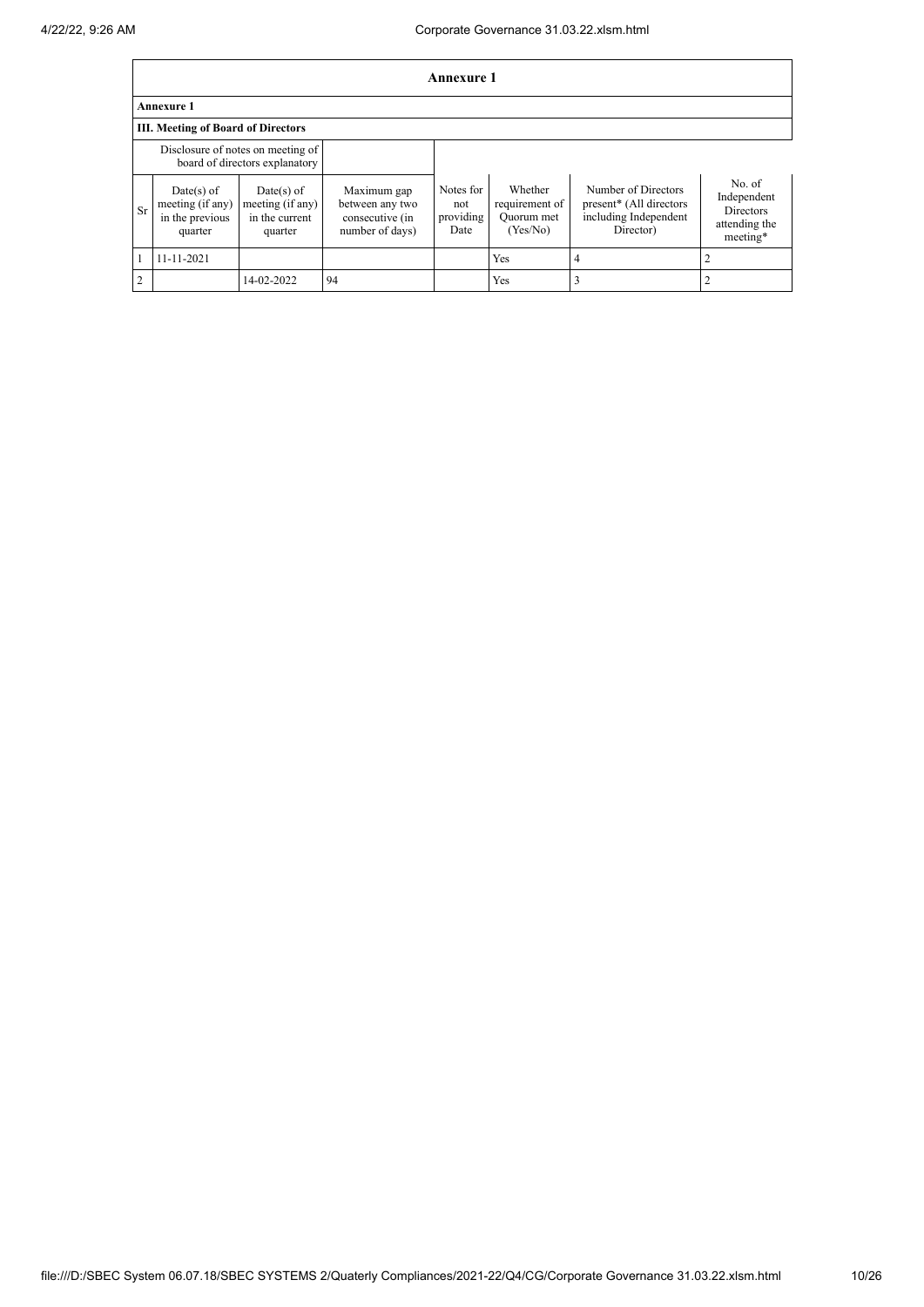$\overline{1}$ 

٦

|                | Annexure 1                                               |                                                                                                          |                                                                      |                               |                                       |                                                        |                                                                                            |                                                                           |  |  |
|----------------|----------------------------------------------------------|----------------------------------------------------------------------------------------------------------|----------------------------------------------------------------------|-------------------------------|---------------------------------------|--------------------------------------------------------|--------------------------------------------------------------------------------------------|---------------------------------------------------------------------------|--|--|
|                | <b>IV. Meeting of Committees</b>                         |                                                                                                          |                                                                      |                               |                                       |                                                        |                                                                                            |                                                                           |  |  |
|                | Disclosure of notes on meeting of committees explanatory |                                                                                                          |                                                                      |                               |                                       |                                                        |                                                                                            |                                                                           |  |  |
| <b>Sr</b>      | Name of<br>Committee                                     | Date(s) of meeting (Enter<br>dates of Previous quarter<br>and Current quarter in<br>chronological order) | Maximum gap<br>between any two<br>consecutive (in<br>number of days) | Name of<br>other<br>committee | Reson for<br>not<br>providing<br>date | Whether<br>requirement<br>of Quorum<br>met<br>(Yes/No) | Number of<br>Directors present*<br>(All directors<br>including<br>Independent<br>Director) | No. of<br>Independent<br><b>Directors</b><br>attending<br>the<br>meeting* |  |  |
|                | Audit<br>Committee                                       | $11 - 11 - 2021$                                                                                         |                                                                      |                               |                                       | Yes                                                    | 3                                                                                          |                                                                           |  |  |
| $\overline{2}$ | Audit<br>Committee                                       | 14-02-2022                                                                                               | 94                                                                   |                               |                                       | Yes                                                    | 3                                                                                          |                                                                           |  |  |
|                | Stakeholders<br>Relationship<br>Committee                | 14-02-2022                                                                                               |                                                                      |                               |                                       | Yes                                                    | 3                                                                                          | 2                                                                         |  |  |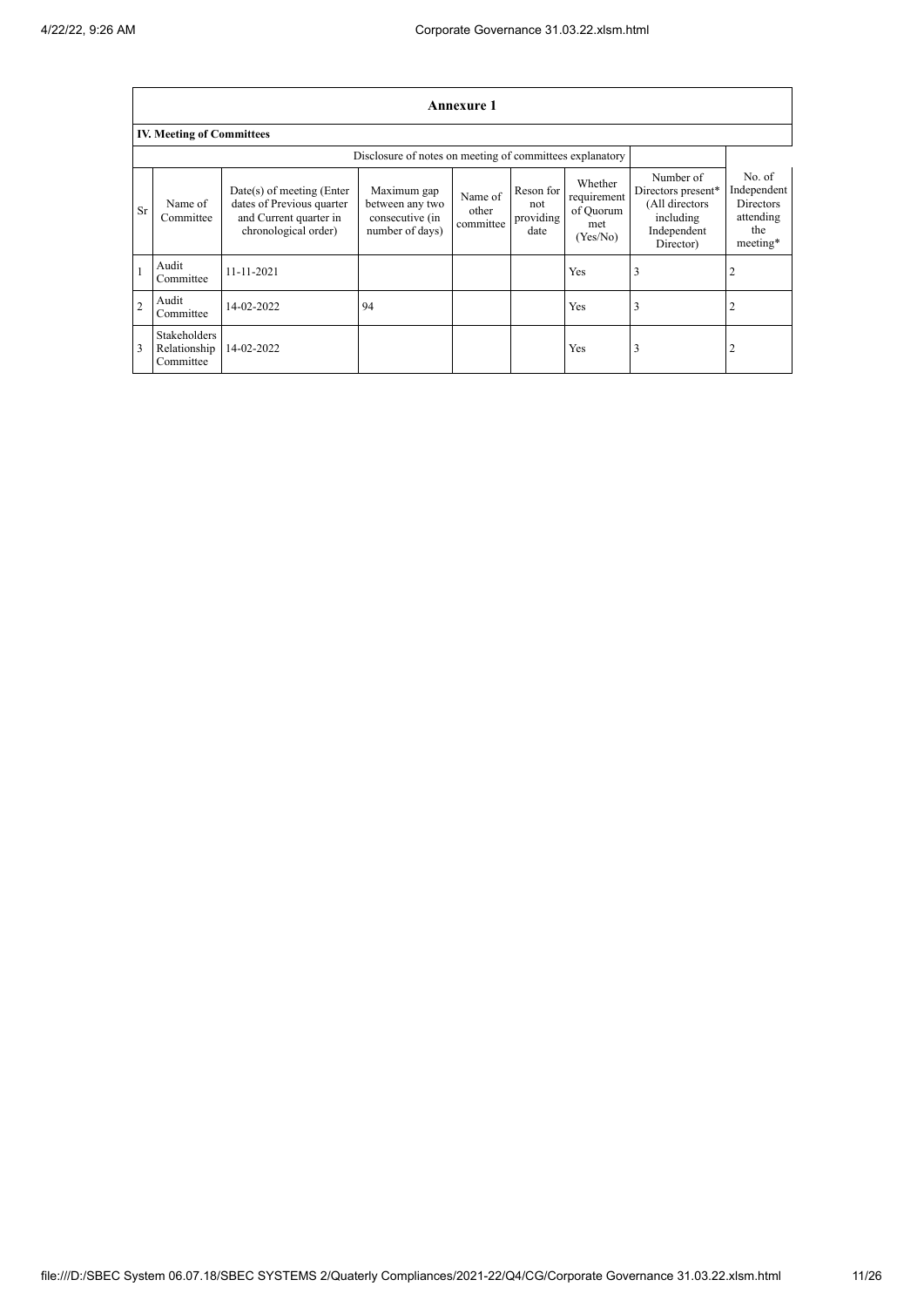|                | Annexure 1                                                                                                |                                  |                                                                    |  |  |  |  |  |
|----------------|-----------------------------------------------------------------------------------------------------------|----------------------------------|--------------------------------------------------------------------|--|--|--|--|--|
|                | V. Related Party Transactions                                                                             |                                  |                                                                    |  |  |  |  |  |
| Sr             | Subject                                                                                                   | Compliance status<br>(Yes/No/NA) | If status is "No" details of non-<br>compliance may be given here. |  |  |  |  |  |
|                | Whether prior approval of audit committee obtained                                                        | Yes                              |                                                                    |  |  |  |  |  |
| $\overline{2}$ | Whether shareholder approval obtained for material RPT                                                    | Yes                              |                                                                    |  |  |  |  |  |
| 3              | Whether details of RPT entered into pursuant to omnibus approval<br>have been reviewed by Audit Committee | Yes                              |                                                                    |  |  |  |  |  |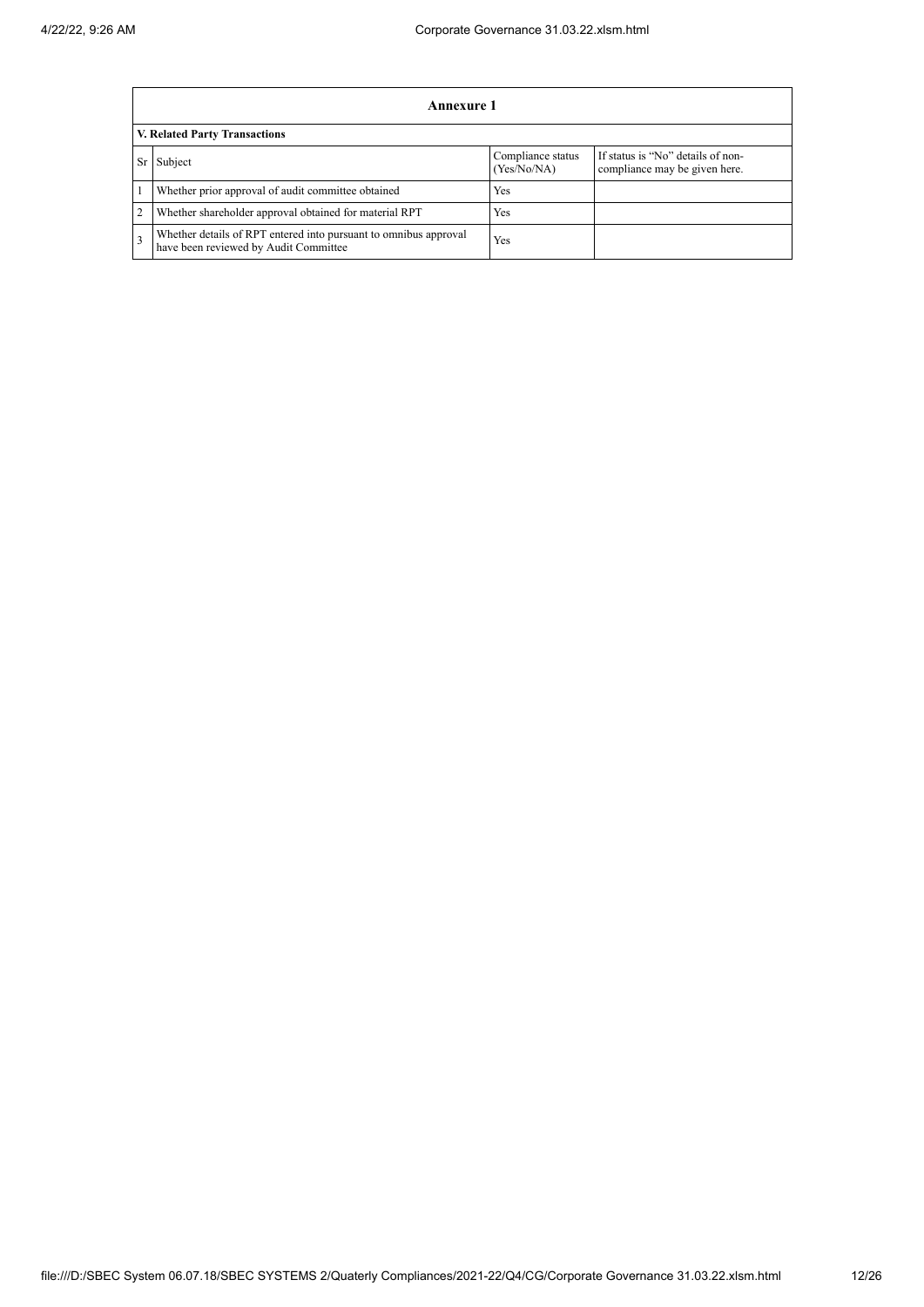|                         | Annexure 1                                                                                                                                                                                                      |                               |
|-------------------------|-----------------------------------------------------------------------------------------------------------------------------------------------------------------------------------------------------------------|-------------------------------|
|                         | <b>VI.</b> Affirmations                                                                                                                                                                                         |                               |
|                         | Sr Subject                                                                                                                                                                                                      | Compliance<br>status (Yes/No) |
| $\mathbf{1}$            | The composition of Board of Directors is in terms of SEBI (Listing obligations and disclosure requirements)<br>Regulations, 2015                                                                                | Yes                           |
| $\overline{2}$          | The composition of the following committees is in terms of SEBI(Listing obligations and disclosure requirements)<br>Regulations, 2015 a. Audit Committee                                                        | Yes                           |
| $\overline{\mathbf{3}}$ | The composition of the following committees is in terms of SEBI(Listing obligations and disclosure requirements)<br>Regulations, 2015. b. Nomination & remuneration committee                                   | Yes                           |
| $\overline{4}$          | The composition of the following committees is in terms of SEBI(Listing obligations and disclosure requirements)<br>Regulations, 2015. c. Stakeholders relationship committee                                   | Yes                           |
| 5                       | The composition of the following committees is in terms of SEBI(Listing obligations and disclosure requirements)<br>Regulations, 2015. d. Risk management committee (applicable to the top 500 listed entities) | <b>NA</b>                     |
| 6                       | The committee members have been made aware of their powers, role and responsibilities as specified in SEBI<br>(Listing obligations and disclosure requirements) Regulations, 2015.                              | Yes                           |
| $\overline{7}$          | The meetings of the board of directors and the above committees have been conducted in the manner as specified in<br>SEBI (Listing obligations and disclosure requirements) Regulations, 2015.                  | Yes                           |
| 8                       | This report and/or the report submitted in the previous quarter has been placed before Board of Directors.                                                                                                      | Yes                           |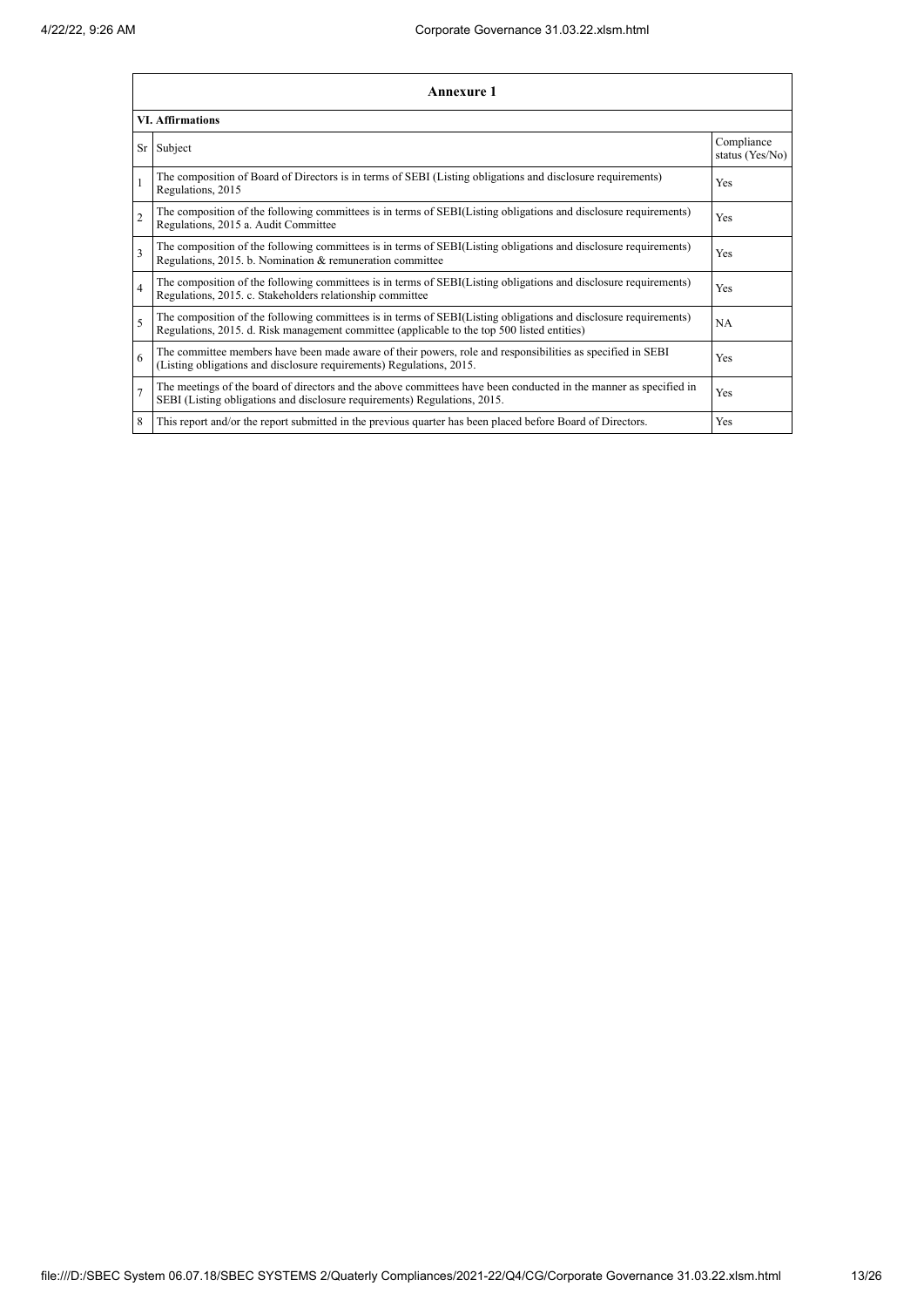|                 | <b>Annexure 1</b> |                                          |  |  |
|-----------------|-------------------|------------------------------------------|--|--|
| <sup>1</sup> Sr | Subject           | Compliance status                        |  |  |
|                 | Name of signatory | PRIYANKA NEGI                            |  |  |
|                 | Designation       | Company Secretary and Compliance Officer |  |  |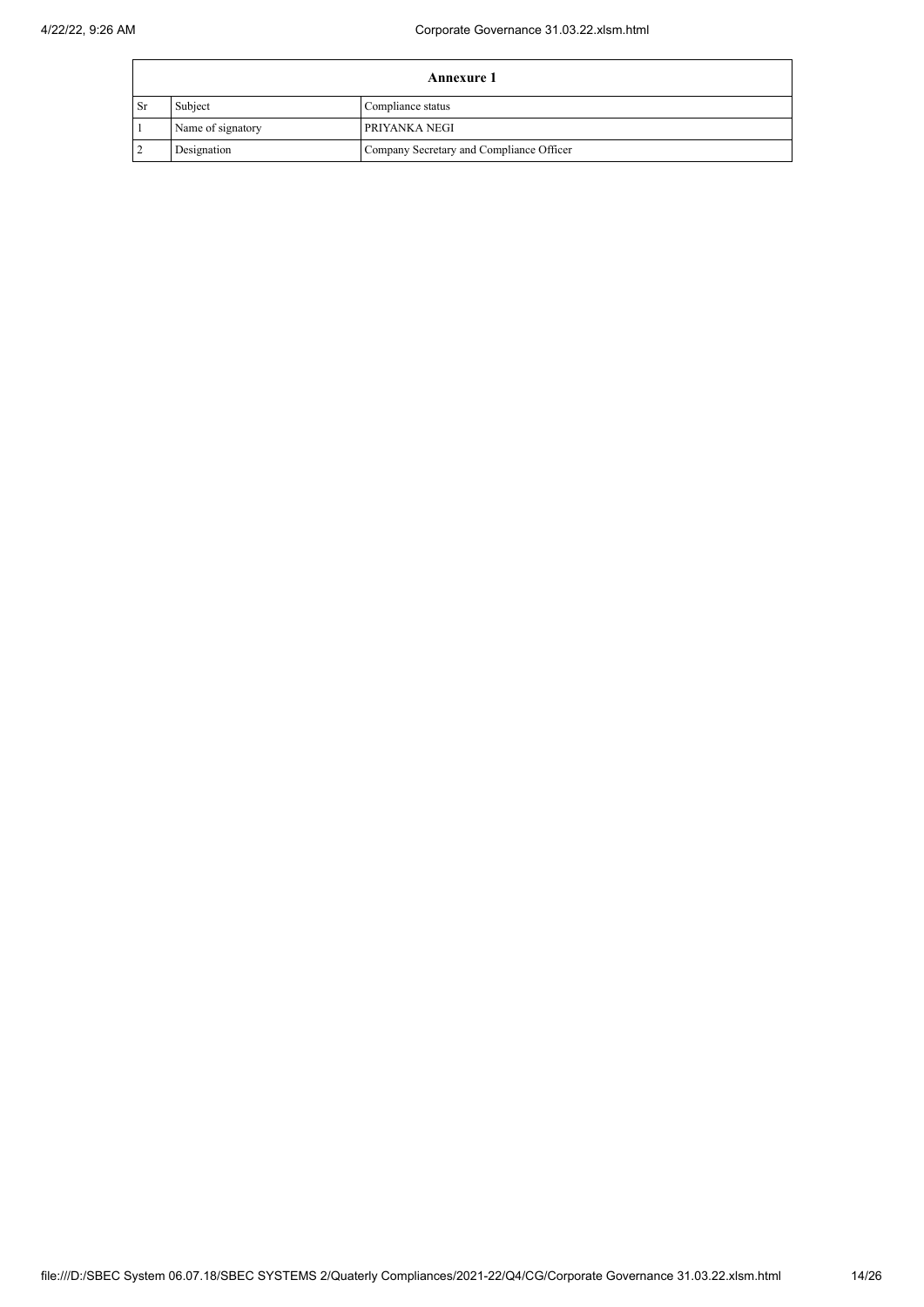|                         | <b>Annexure II</b>                                                            |                                     |                                                                                                                 |                     |  |  |
|-------------------------|-------------------------------------------------------------------------------|-------------------------------------|-----------------------------------------------------------------------------------------------------------------|---------------------|--|--|
|                         |                                                                               |                                     | Annexure II to be submitted by listed entity at the end of the financial year (for the whole of financial year) |                     |  |  |
|                         | I. Disclosure on website in terms of Listing Regulations                      |                                     |                                                                                                                 |                     |  |  |
| Sr                      | Item                                                                          | Compliance<br>status<br>(Yes/No/NA) | If status is "No" details of non-compliance may be given<br>here.                                               | Web address         |  |  |
| 1                       | Details of business                                                           | Yes                                 |                                                                                                                 | www.sbecsystems.com |  |  |
| $\overline{c}$          | Terms and conditions of<br>appointment of independent<br>directors            | Yes                                 |                                                                                                                 | www.sbecsystems.com |  |  |
| $\overline{\mathbf{3}}$ | Composition of various<br>committees of board of directors                    | Yes                                 |                                                                                                                 | www.sbecsystems.com |  |  |
| 4                       | Code of conduct of board of<br>directors and senior management<br>personnel   | Yes                                 |                                                                                                                 | www.sbecsystems.com |  |  |
| 5                       | Details of establishment of vigil<br>mechanism/ Whistle Blower<br>policy      | Yes                                 |                                                                                                                 | www.sbecsystems.com |  |  |
| 6                       | Criteria of making payments to<br>non-executive directors                     | No                                  | THE COMPANY DOES NOT PAY ANY SITTING<br>FEES/REMUNERATION TO THE NON-EXECUTIVE<br><b>DIRECTOR</b>               |                     |  |  |
| $\overline{7}$          | Policy on dealing with related<br>party transactions                          | Yes                                 |                                                                                                                 | www.sbecsystems.com |  |  |
| 8                       | Policy for determining 'material'<br>subsidiaries                             | NA                                  |                                                                                                                 |                     |  |  |
| 9                       | Details of familiarization<br>programmes imparted to<br>independent directors | Yes                                 |                                                                                                                 | www.sbecsystems.com |  |  |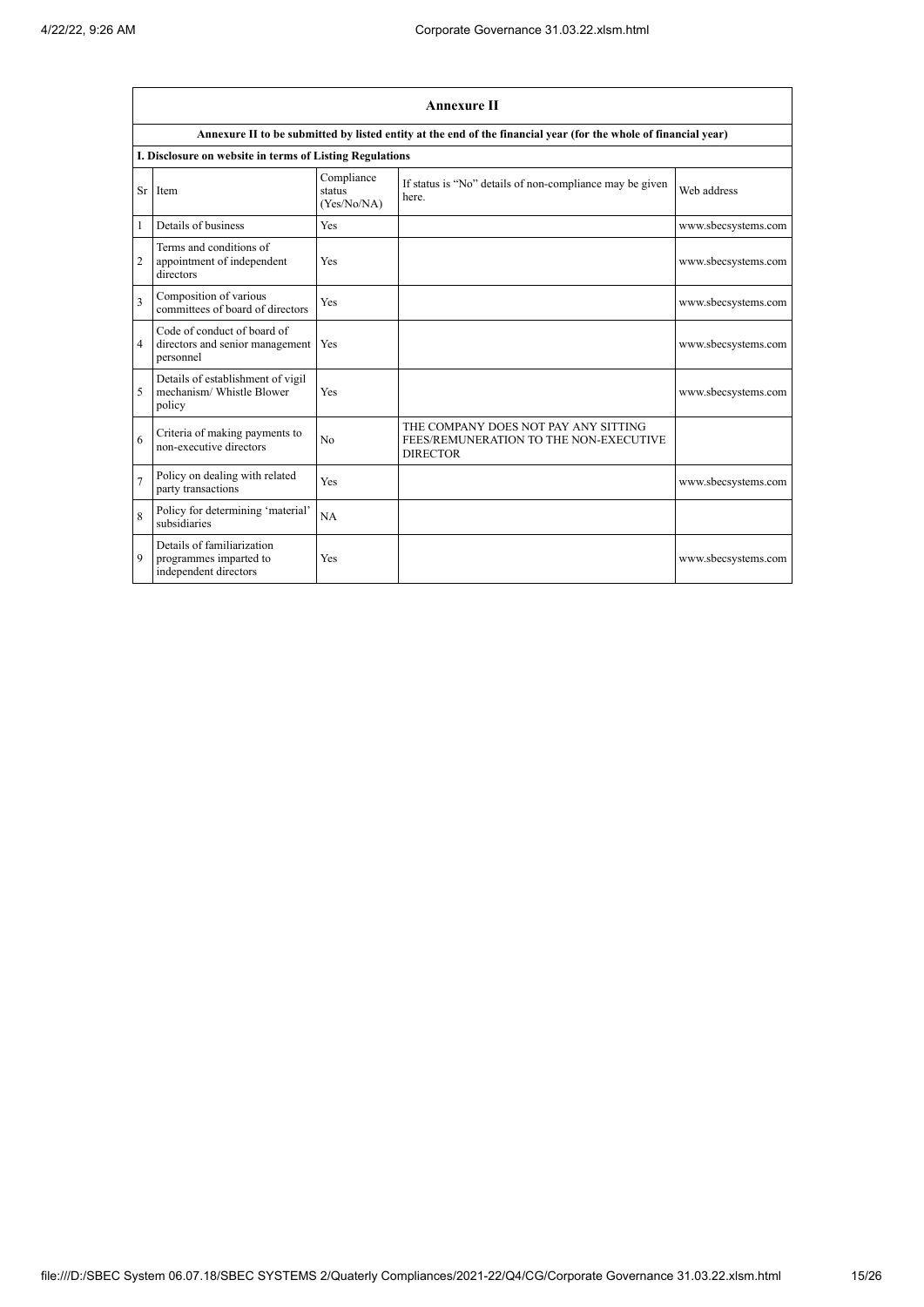|    | <b>Annexure II</b>                                                                                                                                                                           |                                     |                                                                      |                     |  |
|----|----------------------------------------------------------------------------------------------------------------------------------------------------------------------------------------------|-------------------------------------|----------------------------------------------------------------------|---------------------|--|
|    | Annexure II to be submitted by listed entity at the end of the financial year (for the whole of financial year)                                                                              |                                     |                                                                      |                     |  |
|    | I. Disclosure on website in terms of Listing Regulations                                                                                                                                     |                                     |                                                                      |                     |  |
| Sr | Item                                                                                                                                                                                         | Compliance<br>status<br>(Yes/No/NA) | If status is "No" details<br>of non-compliance may<br>be given here. | Web address         |  |
| 10 | Contact information of the designated officials of the listed entity<br>who are responsible for assisting and handling investor grievances                                                   | <b>Yes</b>                          |                                                                      | www.sbecsystems.com |  |
| 11 | email address for grievance redressal and other relevant details                                                                                                                             | Yes                                 |                                                                      | www.sbecsystems.com |  |
| 12 | Financial results                                                                                                                                                                            | Yes                                 |                                                                      | www.sbecsystems.com |  |
| 13 | Shareholding pattern                                                                                                                                                                         | Yes                                 |                                                                      | www.sbecsystems.com |  |
| 14 | Details of agreements entered into with the media companies and/or<br>their associates                                                                                                       | NA                                  |                                                                      |                     |  |
| 15 | Schedule of analyst or institutional investor meet and presentations<br>made by the listed entity to analysts or institutional investors<br>simultaneously with submission to stock exchange | NA                                  |                                                                      |                     |  |
|    | 16 New name and the old name of the listed entity                                                                                                                                            | NA                                  |                                                                      |                     |  |
| 17 | Advertisements as per regulation 47 (1)                                                                                                                                                      | Yes                                 |                                                                      | www.sbecsystems.com |  |
| 18 | Credit rating or revision in credit rating obtained                                                                                                                                          | NA                                  |                                                                      |                     |  |
| 19 | Separate audited financial statements of each subsidiary of the listed<br>entity in respect of a relevant financial year                                                                     | <b>NA</b>                           |                                                                      |                     |  |
| 20 | Whether company has provided information under separate section<br>on its website as per Regulation $46(2)$                                                                                  | Yes                                 |                                                                      | www.sbecsystems.com |  |
| 21 | Materiality Policy as per Regulation 30                                                                                                                                                      | Yes                                 |                                                                      | www.sbecsystems.com |  |
| 22 | Dividend Distribution policy as per Regulation 43A (as applicable)                                                                                                                           | NA                                  |                                                                      |                     |  |
| 23 | It is certified that these contents on the website of the listed entity<br>are correct                                                                                                       | <b>Yes</b>                          |                                                                      | www.sbecsystems.com |  |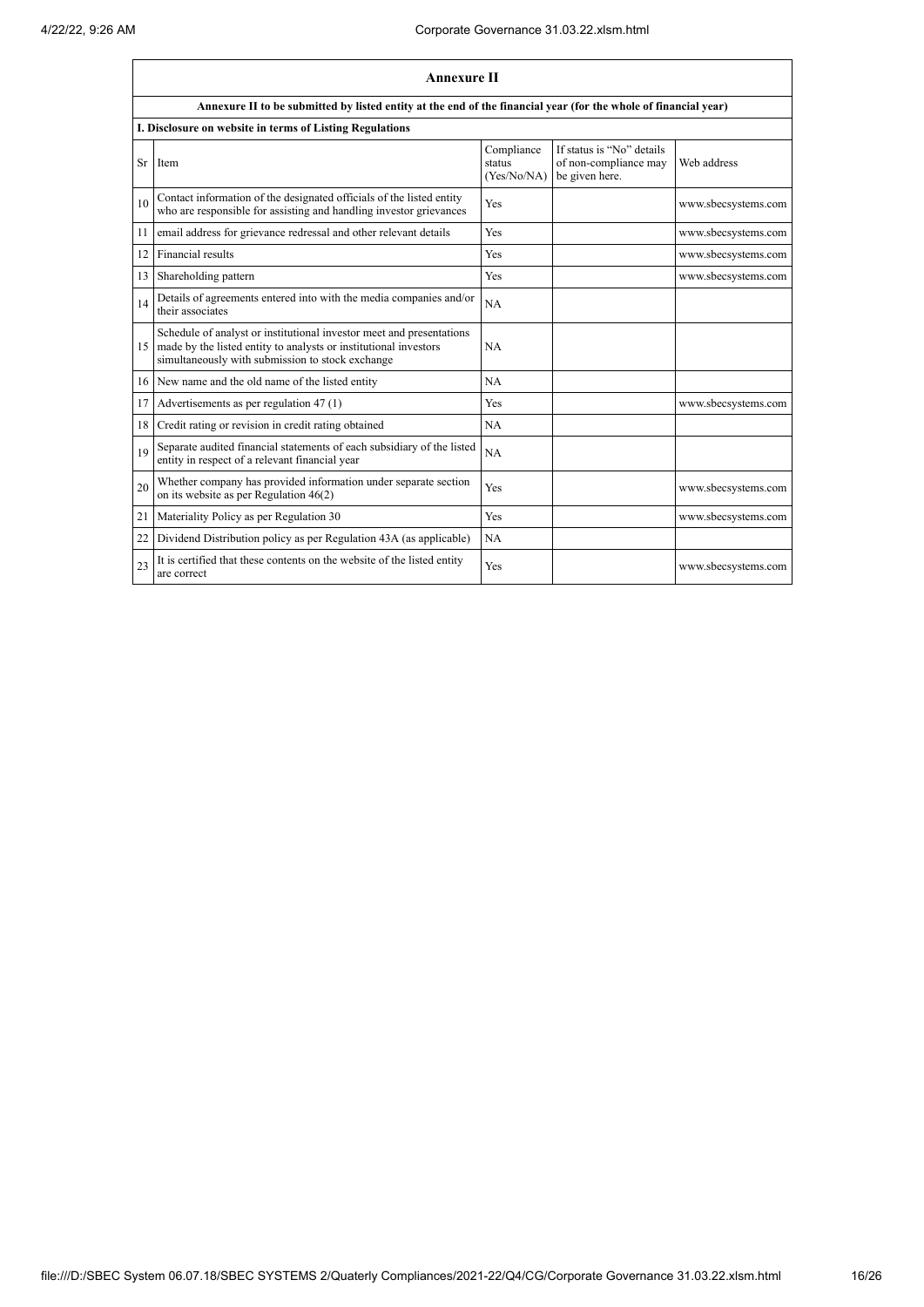|                | <b>Annexure II</b>                                                                                                   |                                   |                                     |                                                                    |  |  |
|----------------|----------------------------------------------------------------------------------------------------------------------|-----------------------------------|-------------------------------------|--------------------------------------------------------------------|--|--|
|                | <b>II. Annual Affirmations</b>                                                                                       |                                   |                                     |                                                                    |  |  |
| Sr             | Particulars                                                                                                          | Regulation<br>Number              | Compliance<br>status<br>(Yes/No/NA) | If status is "No" details of non-<br>compliance may be given here. |  |  |
| $\mathbf{1}$   | Independent director(s) have been appointed in terms of<br>specified criteria of 'independence' and/or 'eligibility' | 16(1)(b) &<br>25(6)               | Yes                                 |                                                                    |  |  |
| $\overline{2}$ | Board composition                                                                                                    | $17(1)$ ,<br>$17(1A)$ &<br>17(1B) | Yes                                 |                                                                    |  |  |
| 3              | Meeting of Board of directors                                                                                        | 17(2)                             | Yes                                 |                                                                    |  |  |
| $\overline{4}$ | Quorum of Board meeting                                                                                              | 17(2A)                            | Yes                                 |                                                                    |  |  |
| 5              | Review of Compliance Reports                                                                                         | 17(3)                             | Yes                                 |                                                                    |  |  |
| 6              | Plans for orderly succession for appointments                                                                        | 17(4)                             | Yes                                 |                                                                    |  |  |
| $\overline{7}$ | Code of Conduct                                                                                                      | 17(5)                             | Yes                                 |                                                                    |  |  |
| 8              | Fees/compensation                                                                                                    | 17(6)                             | No                                  | THE COMPANY IS NOT MAKING<br>ANY PAYMENTS TO DIRECTORS             |  |  |
| 9              | Minimum Information                                                                                                  | 17(7)                             | Yes                                 |                                                                    |  |  |
| 10             | Compliance Certificate                                                                                               | 17(8)                             | Yes                                 |                                                                    |  |  |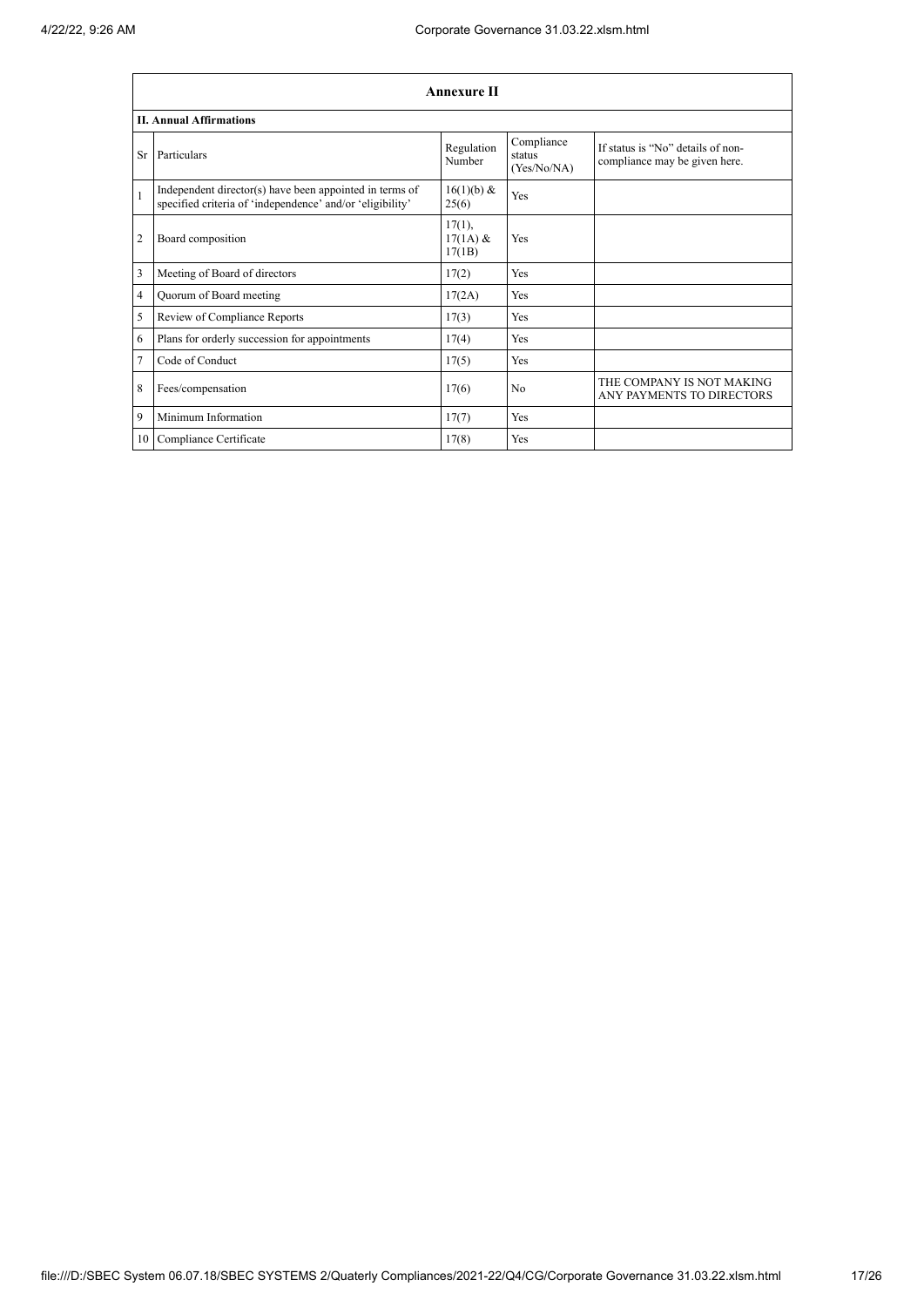|    | <b>Annexure II</b>                                         |                            |                                  |                                                                   |  |  |
|----|------------------------------------------------------------|----------------------------|----------------------------------|-------------------------------------------------------------------|--|--|
|    | <b>II. Annual Affirmations</b>                             |                            |                                  |                                                                   |  |  |
|    | Sr Particulars                                             | Regulation<br>Number       | Compliance status<br>(Yes/No/NA) | If status is "No" details of non-compliance<br>may be given here. |  |  |
| 11 | Risk Assessment & Management                               | 17(9)                      | Yes                              |                                                                   |  |  |
| 12 | Performance Evaluation of Independent<br><b>Directors</b>  | 17(10)                     | Yes                              |                                                                   |  |  |
| 13 | Recommendation of Board                                    | 17(11)                     | Yes                              |                                                                   |  |  |
|    | 14 Maximum number of Directorships                         | 17A                        | Yes                              |                                                                   |  |  |
| 15 | Composition of Audit Committee                             | 18(1)                      | Yes                              |                                                                   |  |  |
| 16 | Meeting of Audit Committee                                 | 18(2)                      | Yes                              |                                                                   |  |  |
| 17 | Composition of nomination & remuneration<br>committee      | 19(1) & (2)                | Yes                              |                                                                   |  |  |
| 18 | Quorum of Nomination and Remuneration<br>Committee meeting | 19(2A)                     | Yes                              |                                                                   |  |  |
| 19 | Meeting of Nomination and Remuneration<br>Committee        | 19(3A)                     | Yes                              |                                                                   |  |  |
| 20 | Composition of Stakeholder Relationship<br>Committee       | $20(1), 20(2)$ &<br>20(2A) | Yes                              |                                                                   |  |  |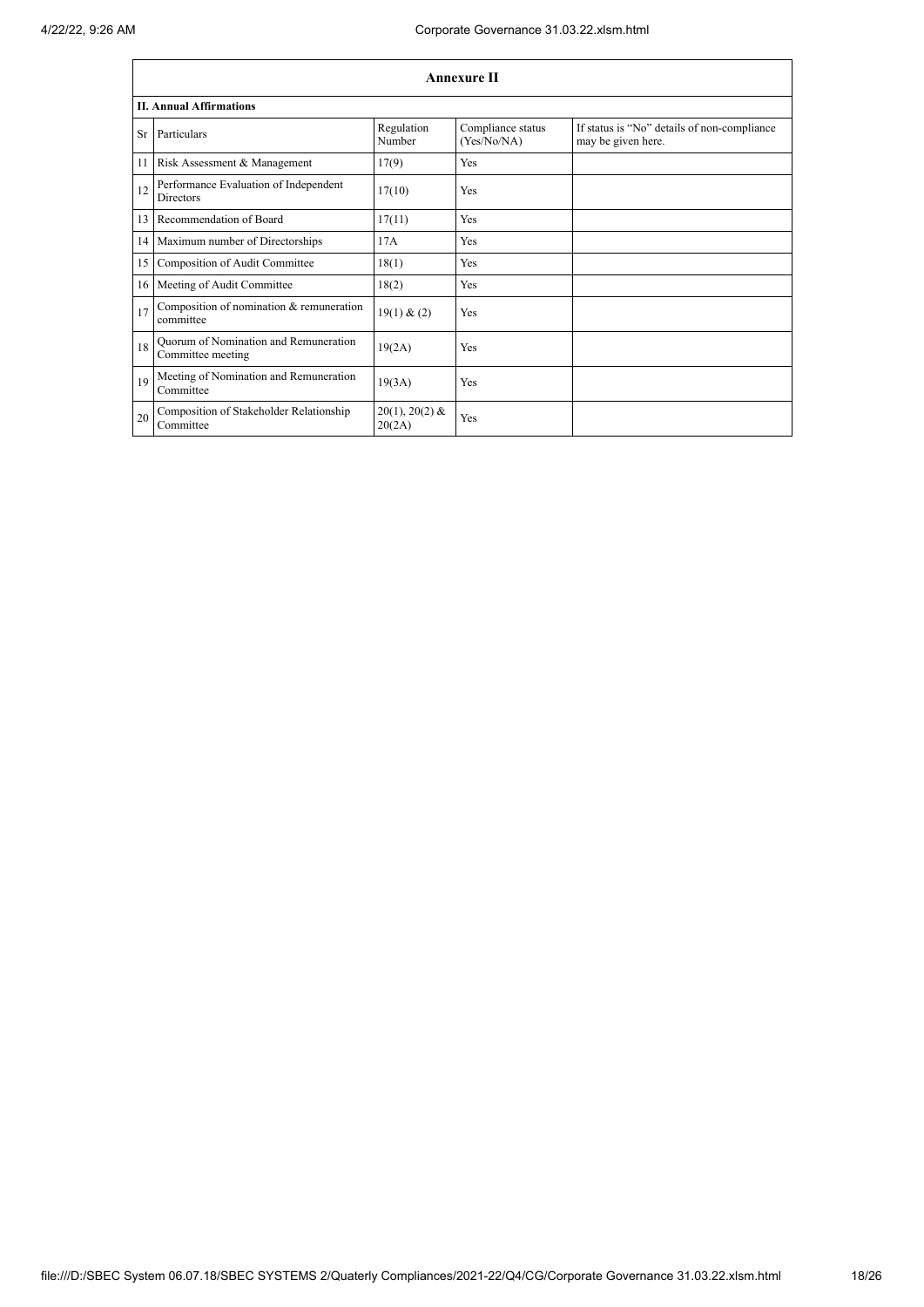|     | <b>Annexure II</b>                                                                     |                                                |                                  |                                                                    |  |
|-----|----------------------------------------------------------------------------------------|------------------------------------------------|----------------------------------|--------------------------------------------------------------------|--|
|     | <b>II. Annual Affirmations</b>                                                         |                                                |                                  |                                                                    |  |
| Sr. | Particulars                                                                            | Regulation<br>Number                           | Compliance status<br>(Yes/No/NA) | If status is "No" details of non-<br>compliance may be given here. |  |
| 21  | Meeting of Stakeholders Relationship Committee                                         | 20(3A)                                         | Yes                              |                                                                    |  |
| 22  | Composition and role of risk management<br>committee                                   | 21(1), (2), (3), (4)                           | NA                               |                                                                    |  |
| 23  | Meeting of Risk Management Committee                                                   | 21(3A)                                         | <b>NA</b>                        |                                                                    |  |
| 24  | Vigil Mechanism                                                                        | 22                                             | Yes                              |                                                                    |  |
| 25  | Policy for related party Transaction                                                   | $23(1)$ , $(1A)$ , $(5)$ ,<br>$(6)(7)$ & $(8)$ | Yes                              |                                                                    |  |
| 26  | Prior or Omnibus approval of Audit Committee for<br>all related party transactions     | 23(2), (3)                                     | Yes                              |                                                                    |  |
| 27  | Approval for material related party transactions                                       | 23(4)                                          | Yes                              |                                                                    |  |
| 28  | Disclosure of related party transactions on<br>consolidated basis                      | 23(9)                                          | Yes                              |                                                                    |  |
| 29  | Composition of Board of Directors of unlisted<br>material Subsidiary                   | 24(1)                                          | NA                               |                                                                    |  |
| 30  | Other Corporate Governance requirements with<br>respect to subsidiary of listed entity | 24(2), (3), (4), (5)<br>&(6)                   | <b>NA</b>                        |                                                                    |  |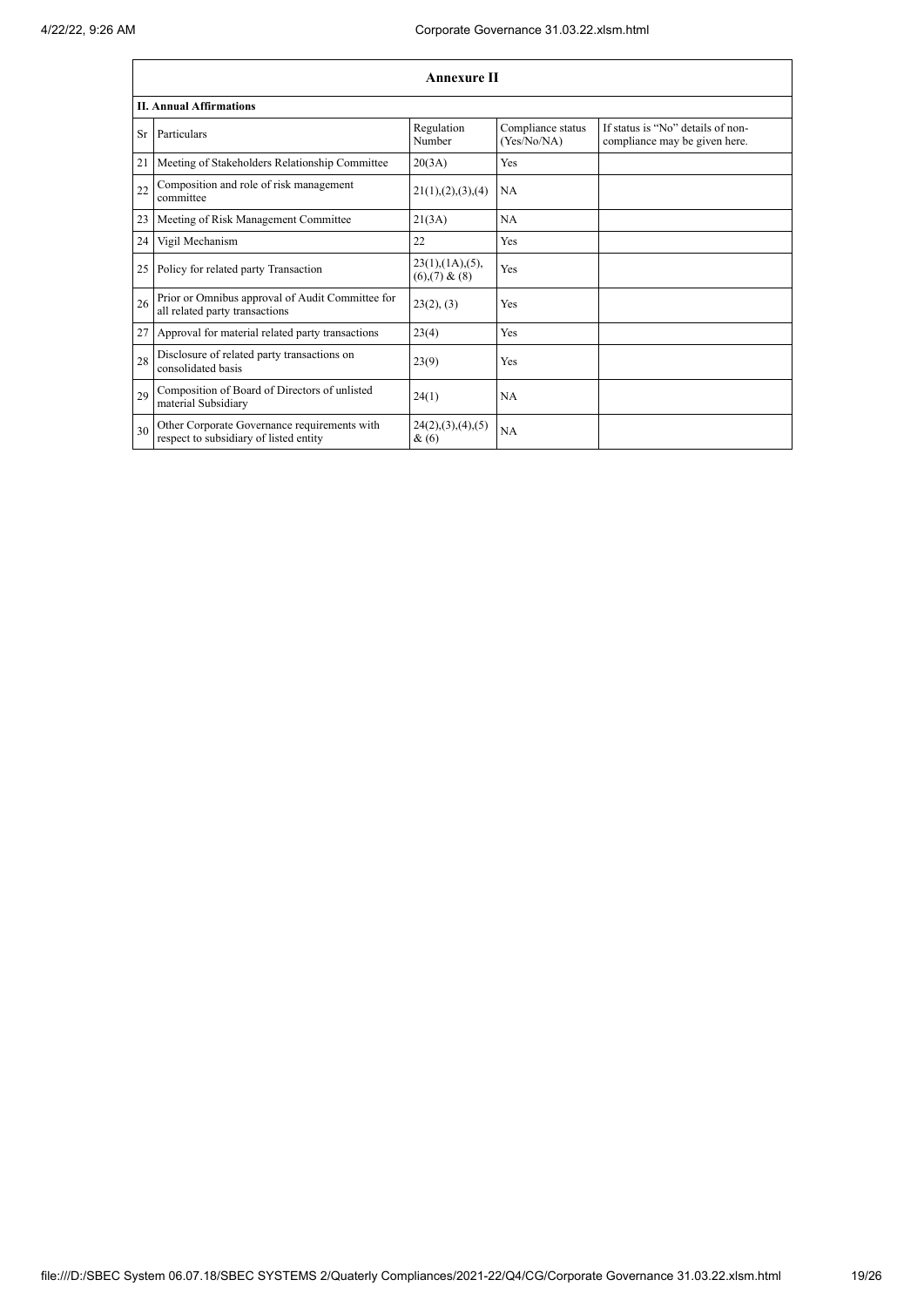|    | <b>Annexure II</b>                                                                                                   |                      |                                     |                                                                    |  |
|----|----------------------------------------------------------------------------------------------------------------------|----------------------|-------------------------------------|--------------------------------------------------------------------|--|
|    | <b>II. Annual Affirmations</b>                                                                                       |                      |                                     |                                                                    |  |
| Sr | Particulars                                                                                                          | Regulation<br>Number | Compliance<br>status<br>(Yes/No/NA) | If status is "No" details of non-<br>compliance may be given here. |  |
| 31 | Annual Secretarial Compliance Report                                                                                 | 24(A)                | Yes                                 |                                                                    |  |
| 32 | Alternate Director to Independent Director                                                                           | 25(1)                | NA                                  |                                                                    |  |
| 33 | Maximum Tenure                                                                                                       | 25(2)                | Yes                                 |                                                                    |  |
| 34 | Meeting of independent directors                                                                                     | $25(3)$ &<br>(4)     | Yes                                 |                                                                    |  |
| 35 | Familiarization of independent directors                                                                             | 25(7)                | Yes                                 |                                                                    |  |
| 36 | Declaration from Independent Director                                                                                | $25(8)$ &<br>(9)     | Yes                                 |                                                                    |  |
| 37 | D & O Insurance for Independent Directors                                                                            | 25(10)               | NA                                  |                                                                    |  |
| 38 | Memberships in Committees                                                                                            | 26(1)                | Yes                                 |                                                                    |  |
| 39 | Affirmation with compliance to code of conduct from members of<br>Board of Directors and Senior management personnel | 26(3)                | Yes                                 |                                                                    |  |
| 40 | Disclosure of Shareholding by Non-Executive Directors                                                                | 26(4)                | NA                                  |                                                                    |  |
| 41 | Policy with respect to Obligations of directors and senior<br>management                                             | $26(2)$ &<br>26(5)   | Yes                                 |                                                                    |  |
|    | Any other information to be provided - Add Notes                                                                     |                      |                                     |                                                                    |  |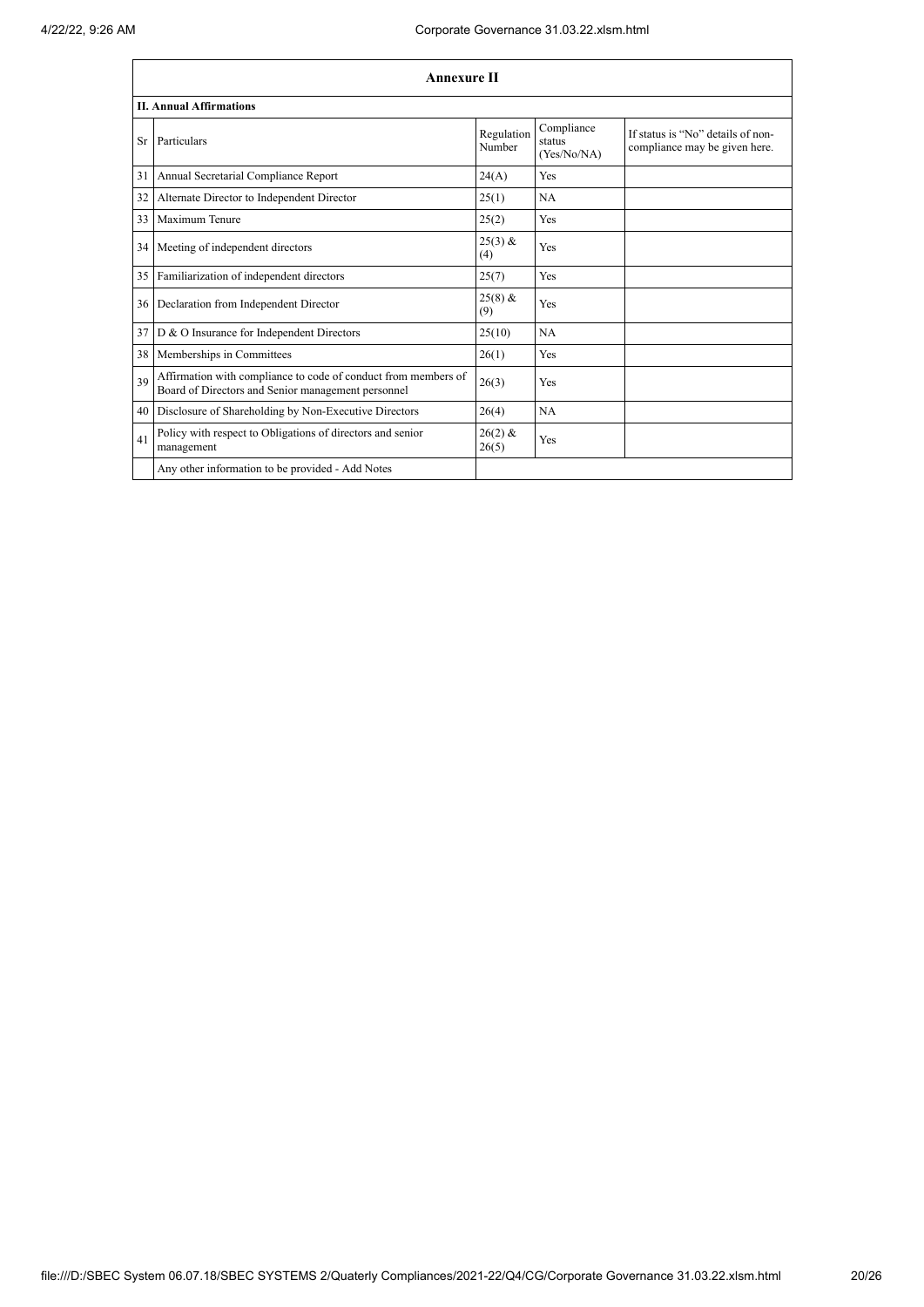| Annexure II       |                                          |  |  |
|-------------------|------------------------------------------|--|--|
| Name of signatory | <b>PRRIYANKA NEGI</b>                    |  |  |
| Designation       | Company Secretary and Compliance Officer |  |  |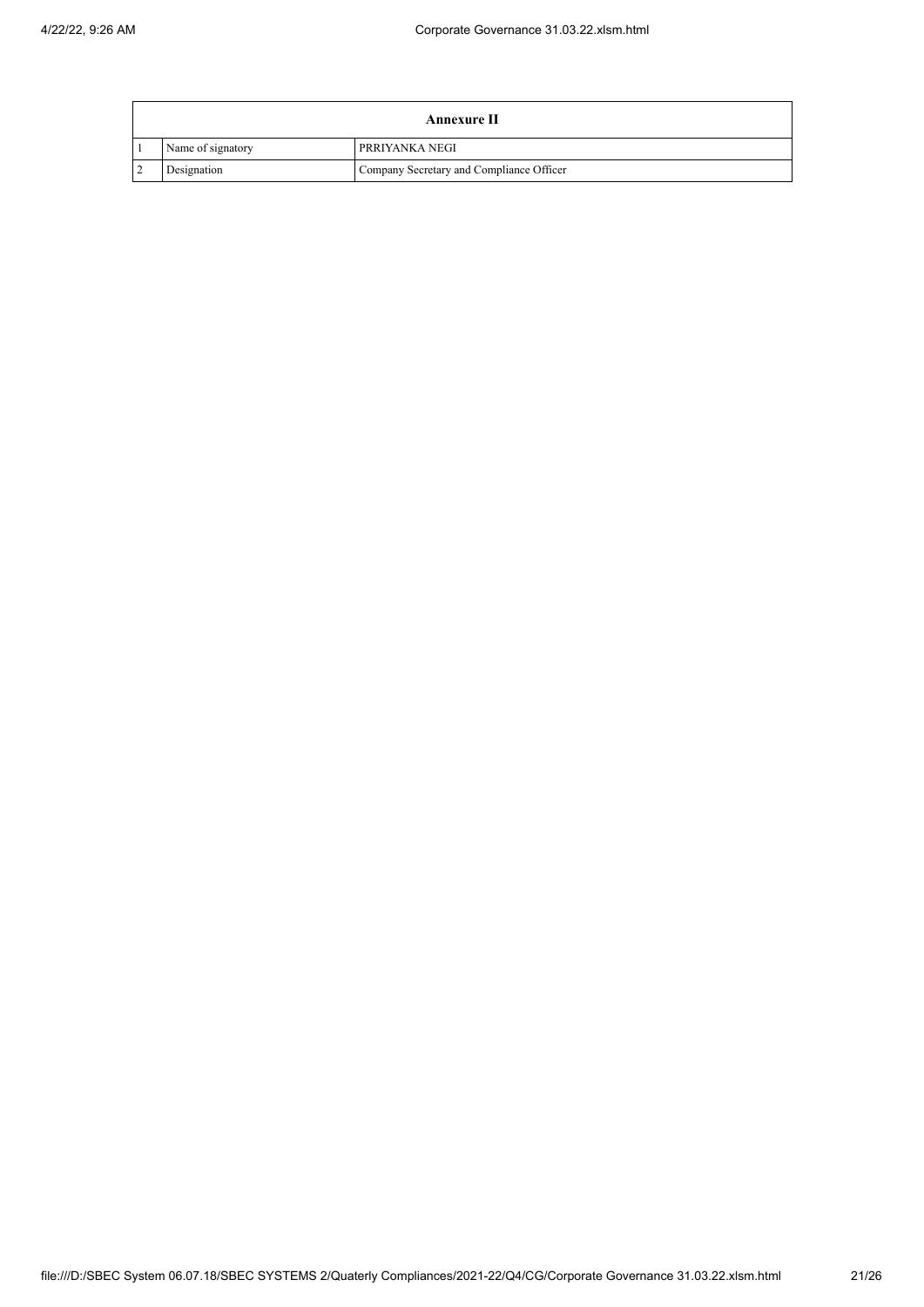| Annexure II                                                                                                                                                           |                                         |  |  |  |
|-----------------------------------------------------------------------------------------------------------------------------------------------------------------------|-----------------------------------------|--|--|--|
| <b>III.</b> Affirmations                                                                                                                                              |                                         |  |  |  |
| <b>Sr</b> Particulars                                                                                                                                                 | <b>Compliance status</b><br>(Yes/No/NA) |  |  |  |
| The Listed Entity has approved Material Subsidiary Policy and the Corporate Governance requirements with<br>respect to subsidiary of Listed Entity have been complied | NA                                      |  |  |  |
| Any other information to be provided                                                                                                                                  |                                         |  |  |  |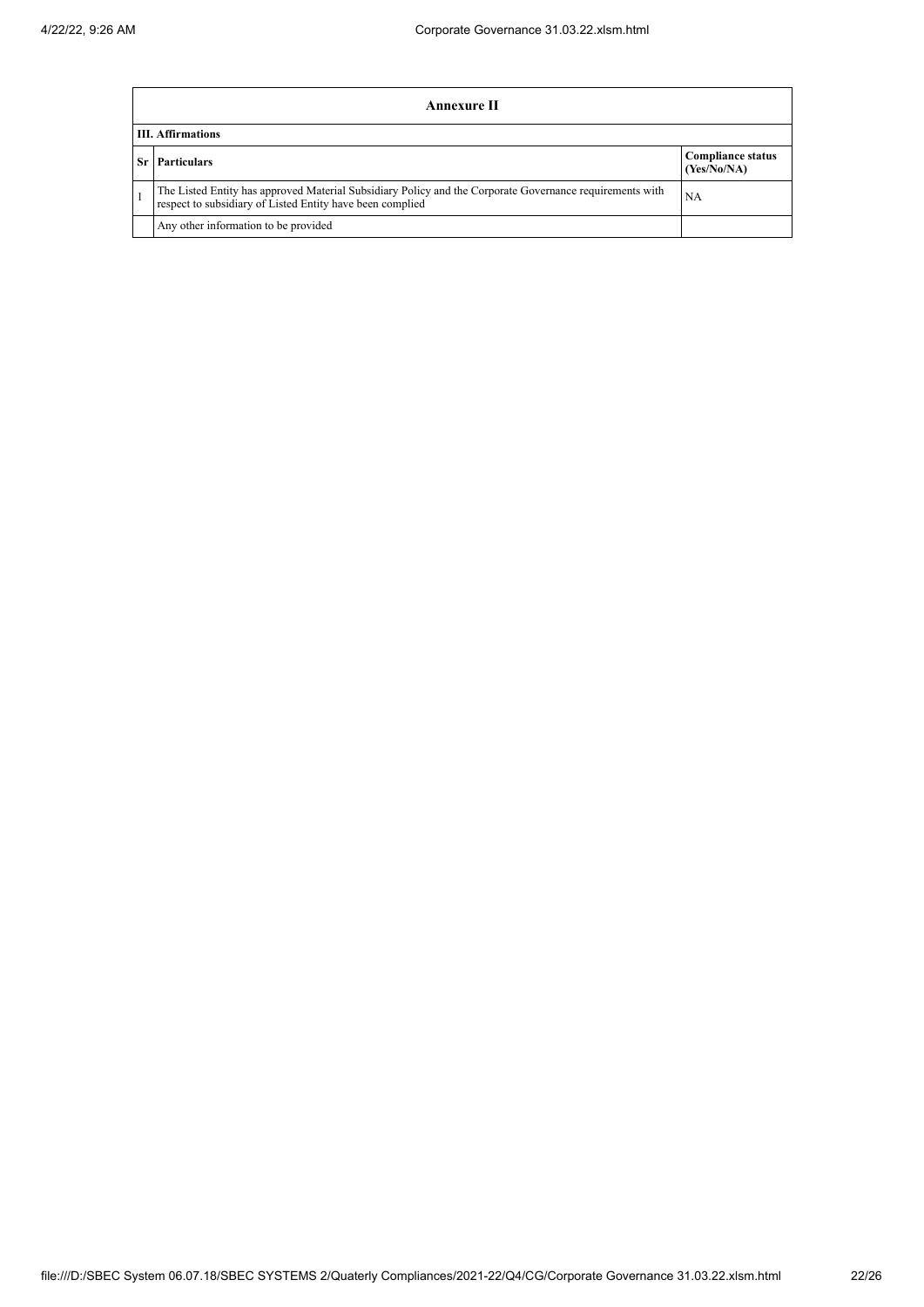| Annexure II       |                                          |  |  |
|-------------------|------------------------------------------|--|--|
| Name of signatory | <b>PRIYANKA NEGI</b>                     |  |  |
| Designation       | Company Secretary and Compliance Officer |  |  |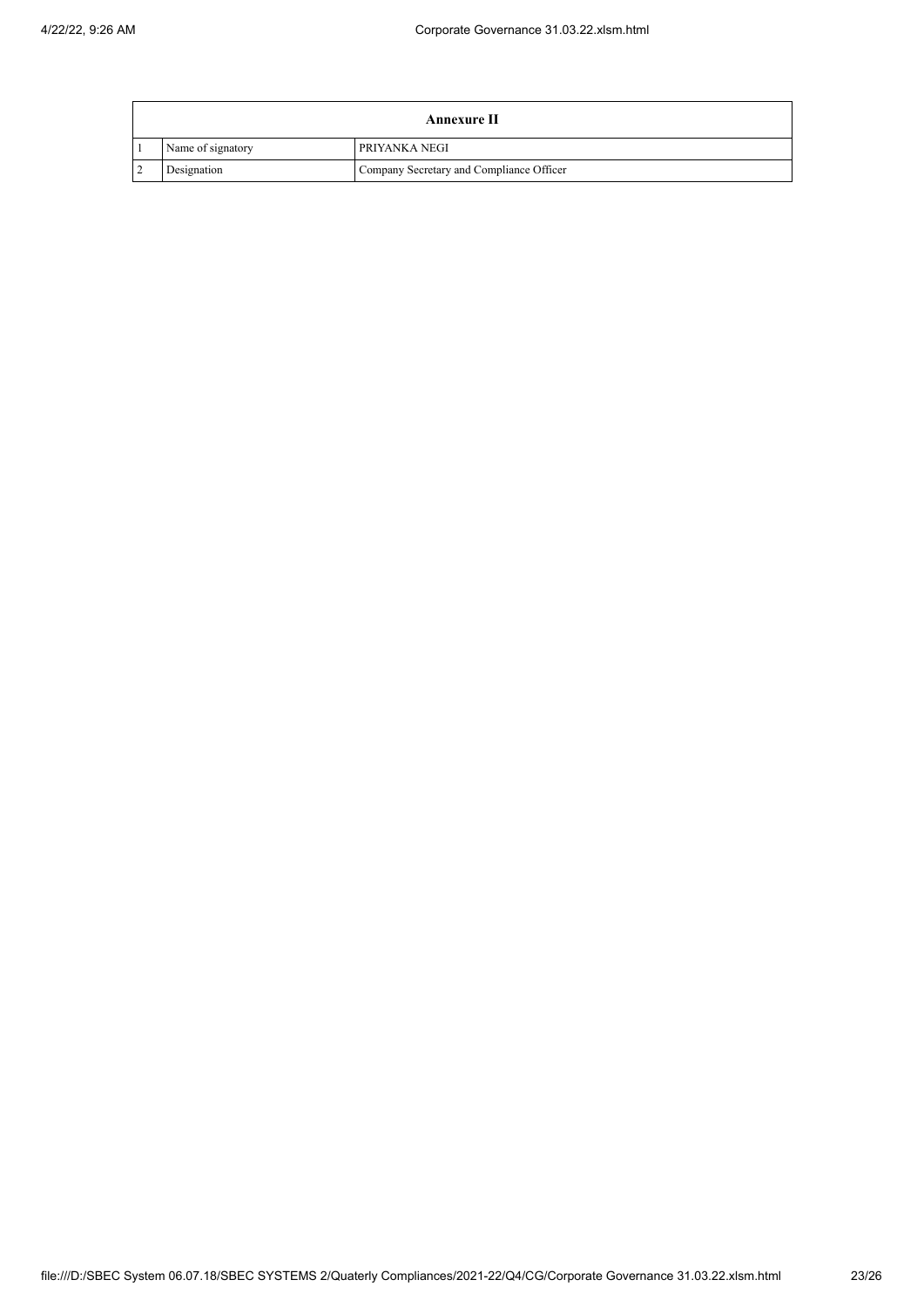| <b>Additional Half yearly Disclosure</b>                                                                                                                                                                                                                                                                                                                                                                                                |                                                |                                                                       |                                                                |
|-----------------------------------------------------------------------------------------------------------------------------------------------------------------------------------------------------------------------------------------------------------------------------------------------------------------------------------------------------------------------------------------------------------------------------------------|------------------------------------------------|-----------------------------------------------------------------------|----------------------------------------------------------------|
| Applicability of disclosure                                                                                                                                                                                                                                                                                                                                                                                                             | Applicable                                     |                                                                       |                                                                |
| Reason for Non Applicability                                                                                                                                                                                                                                                                                                                                                                                                            | Textual Information(1)                         |                                                                       |                                                                |
| I. Disclosure of Loans/ guarantees/comfort letters /securities etc.refer note below                                                                                                                                                                                                                                                                                                                                                     |                                                |                                                                       |                                                                |
| (A) Any loan or any other form of debt advanced by the listed entity directly or indirectly to                                                                                                                                                                                                                                                                                                                                          |                                                |                                                                       |                                                                |
| Entity                                                                                                                                                                                                                                                                                                                                                                                                                                  | Aggregate amount advanced during six<br>months | Balance<br>outstanding<br>at the end of<br>six months                 |                                                                |
| Promoter or any other entity controlled by them                                                                                                                                                                                                                                                                                                                                                                                         | $\theta$                                       | $\mathbf{0}$                                                          |                                                                |
| Promoter Group or any other entity controlled by them                                                                                                                                                                                                                                                                                                                                                                                   | $\mathbf{0}$                                   | $\mathbf{0}$                                                          |                                                                |
| Directors (including relatives) or any other entity controlled<br>by them                                                                                                                                                                                                                                                                                                                                                               | $\theta$                                       | $\boldsymbol{0}$                                                      |                                                                |
| KMPs or any other entity controlled by them                                                                                                                                                                                                                                                                                                                                                                                             | $\mathbf{0}$                                   | $\mathbf{0}$                                                          |                                                                |
| (B) Any guarantee / comfort letter (by whatever name called) provided by the listed entity directly or<br>indirectly, in connection with any loan(s) or any other form of debt availed By                                                                                                                                                                                                                                               |                                                | Aggregate<br>amount of                                                | Balance<br>outstanding at the                                  |
| Entity                                                                                                                                                                                                                                                                                                                                                                                                                                  | Type (guarantee, comfort letter etc.)          | issuance<br>during six<br>months                                      | end of six<br>months(taking into<br>account any<br>invocation) |
| Promoter or any other entity controlled by them                                                                                                                                                                                                                                                                                                                                                                                         | $\mathbf{0}$                                   | $\mathbf{0}$                                                          | $\boldsymbol{0}$                                               |
| Promoter Group or any other entity controlled by them                                                                                                                                                                                                                                                                                                                                                                                   | $\mathbf{0}$                                   | $\mathbf{0}$                                                          | $\overline{0}$                                                 |
| Directors (including relatives) or any other entity controlled<br>by them                                                                                                                                                                                                                                                                                                                                                               | $\theta$                                       | $\mathbf{0}$                                                          | $\mathbf{0}$                                                   |
| KMPs or any other entity controlled by them                                                                                                                                                                                                                                                                                                                                                                                             | $\mathbf{0}$                                   | $\theta$                                                              | $\mathbf{0}$                                                   |
| (C) Any security provided by the listed entity directly or indirectly, in connection with any loan(s) or any<br>other form of debt availed by<br>Entity                                                                                                                                                                                                                                                                                 | Type of security (cash, shares etc.)           | Aggregate<br>value of<br>security<br>provided<br>during six<br>months | Balance<br>outstanding at the<br>end of six months             |
| Promoter or any other entity controlled by them                                                                                                                                                                                                                                                                                                                                                                                         | $\bf{0}$                                       | $\bf{0}$                                                              | $\boldsymbol{0}$                                               |
| Promoter Group or any other entity controlled by them                                                                                                                                                                                                                                                                                                                                                                                   | $\mathbf{0}$                                   | $\boldsymbol{0}$                                                      | $\boldsymbol{0}$                                               |
| Directors (including relatives) or any other entity controlled<br>by them                                                                                                                                                                                                                                                                                                                                                               | $\theta$                                       | $\boldsymbol{0}$                                                      | $\boldsymbol{0}$                                               |
| KMPs or any other entity controlled by them                                                                                                                                                                                                                                                                                                                                                                                             | $\boldsymbol{0}$                               | $\boldsymbol{0}$                                                      | $\boldsymbol{0}$                                               |
| (D) Additional Information                                                                                                                                                                                                                                                                                                                                                                                                              |                                                |                                                                       | Textual<br>Information(2)                                      |
| <b>II. Affirmations</b>                                                                                                                                                                                                                                                                                                                                                                                                                 |                                                |                                                                       |                                                                |
| Affirmations                                                                                                                                                                                                                                                                                                                                                                                                                            |                                                | Compliance<br><b>Status</b>                                           | Company Remarks                                                |
| All loans (or other form of debt), guarantees, comfort letters (by whatever name called) or securities in<br>connection with any loan(s) (or other form of debt) given directly or indirectly by the listed entity to<br>promoter(s), promoter group, director(s) (including their relatives), key managerial personnel<br>(including their relatives) or any entity controlled by them are in the economic interest of the<br>company. |                                                | Yes                                                                   | Textual<br>Information(3)                                      |
| Name                                                                                                                                                                                                                                                                                                                                                                                                                                    | <b>LUV GUPTA</b>                               |                                                                       |                                                                |
| Designation                                                                                                                                                                                                                                                                                                                                                                                                                             | CFO                                            |                                                                       |                                                                |
| Place                                                                                                                                                                                                                                                                                                                                                                                                                                   | NEW DELHI                                      |                                                                       |                                                                |
| Date                                                                                                                                                                                                                                                                                                                                                                                                                                    | 20-04-2022                                     |                                                                       |                                                                |